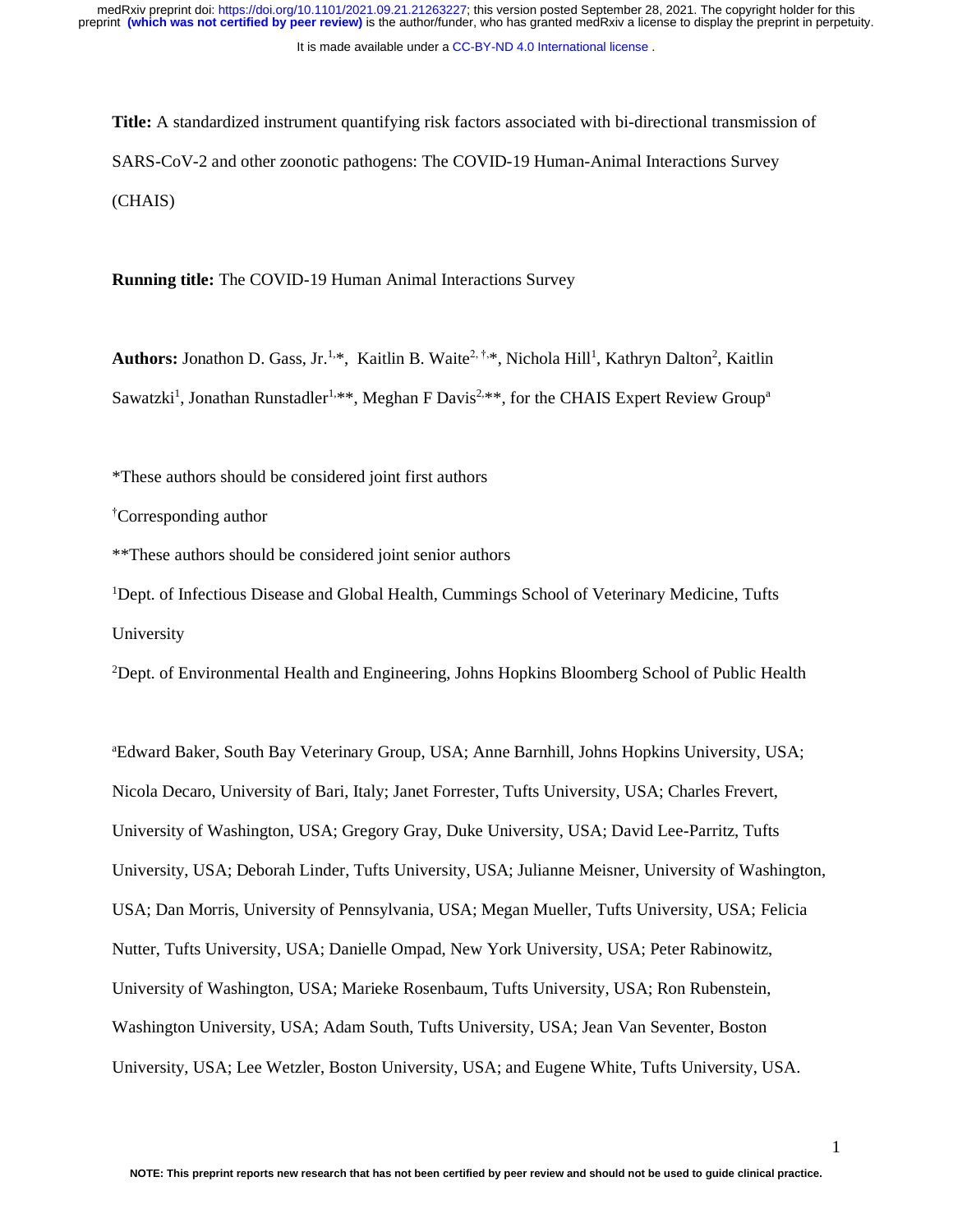It is made available under a [CC-BY-ND 4.0 International license](http://creativecommons.org/licenses/by-nd/4.0/) .

#### **Acknowledgements**

The authors would like to thank The National Institute of Allergy and Infectious Disease (NIAID) Centers of Excellence for Influenza Research and Surveillance (CEIRS) for providing the opportunity for this collaborative effort. The authors would also like to thank Dr. Cynthia M. Otto for her subject matter expertise. Funding for this project was made possible by NIH/NIAID. The funder had no role in the design, development, nor writing of the CHAIS instrument and manuscript.

#### **Summary**

SARS-CoV-2 (CoV-2), which surfaced in late 2019 in Wuhan City, China, most likely originated in bats and rapidly spread among humans globally, harming and disrupting livelihoods worldwide. Early into the pandemic, reports of CoV-2 diagnoses in pets and other animals emerged, including dogs, cats, farmed mink and some large felids (tigers and lions) from various countries. While most CoV-2 positive animals were confirmed to have been in close contact with CoV-2 positive humans, there has been a paucity of published evidence to-date describing risk factors associated with CoV-2 transmission among humans and domestic and wild animals. The COVID-19 Human-Animal Interactions Survey (CHAIS) was developed through a cross-CEIRS Center collaboration to provide a standardized survey describing human-animal interaction during the pandemic and to evaluate behavioral, spatiotemporal, and biological risk factors associated with bi-directional zoonotic transmission of CoV-2 within households and other shared environments. CHAIS measures four broad domains of transmission risk; 1) intensity and risk of infection among human hosts, 2) spatial characteristics of shared environments, 3) behaviors and humananimal interactions, and 4) animal susceptibility to infection and propensity for onward spread. Following the development of CHAIS, with a One Health approach, a multidisciplinary group of experts  $(n=20)$  was invited to review and provide feedback on the survey for content validity. Expert feedback was incorporated into two final survey formats- a long-form and an abridged version for which specific core questions addressing zoonotic and reverse zoonotic transmission were identified. Both forms are modularized, with each section having the capacity to serve as independent instruments, allowing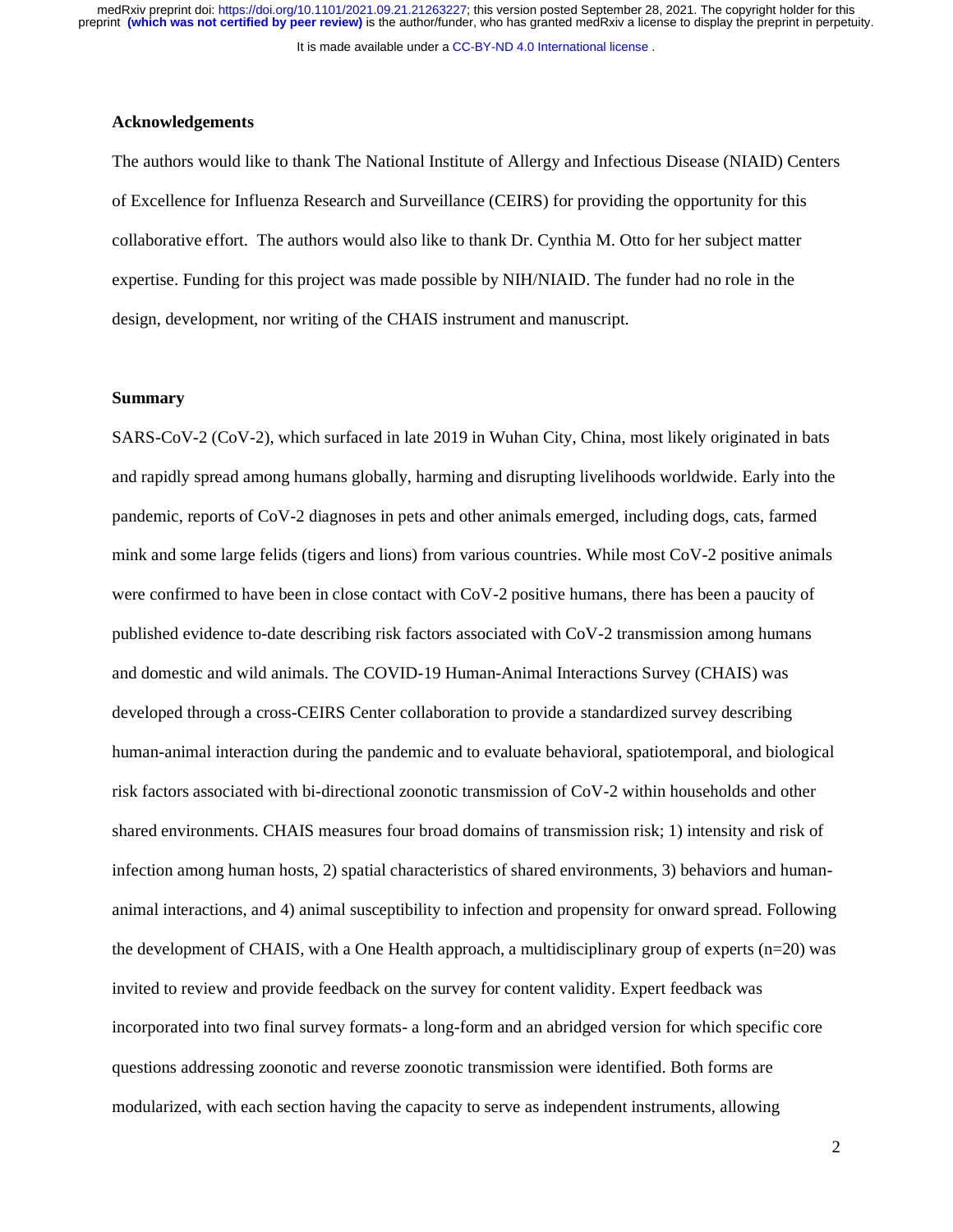#### It is made available under a [CC-BY-ND 4.0 International license](http://creativecommons.org/licenses/by-nd/4.0/) .

researchers to customize the survey based on context and research-specific needs. Further adaptations for studies seeking to investigate other zoonotic pathogens with similar routes of transmission (i.e. respiratory, direct contact) are also possible. The CHAIS instrument is a standardized human-animal interaction survey developed to provide important data on risk factors that guide transmission of CoV-2 from humans to animals, with great utility in capturing information of zoonotic transmission risk factors for CoV-2 and other similar pathogens*.*

#### **Keywords**

COVID-19, household transmission, human-animal interaction, reverse zoonotic transmission, zoonotic transmission, SARS-CoV-2

#### **Impacts**

- We present a standardized survey instrument for evaluating risk factors associated with bidirectional zoonotic transmission of SARS-CoV-2 and other similarly transmitted pathogens in household and other settings where humans and animals share close contact.
- The CHAIS instrument evaluates behavioral, spatiotemporal, and host determinants of transmission risk of SARS-CoV-2 and is highly adaptable for use in studies seeking to investigate other zoonotic pathogens such as influenza viruses.
- This standardized instrument will enable pooling of data across studies for meta-analyses to improve predictive models of bi-directional transmission of SARS-CoV-2 among humans and animals and will inform public health prevention and mitigation measures.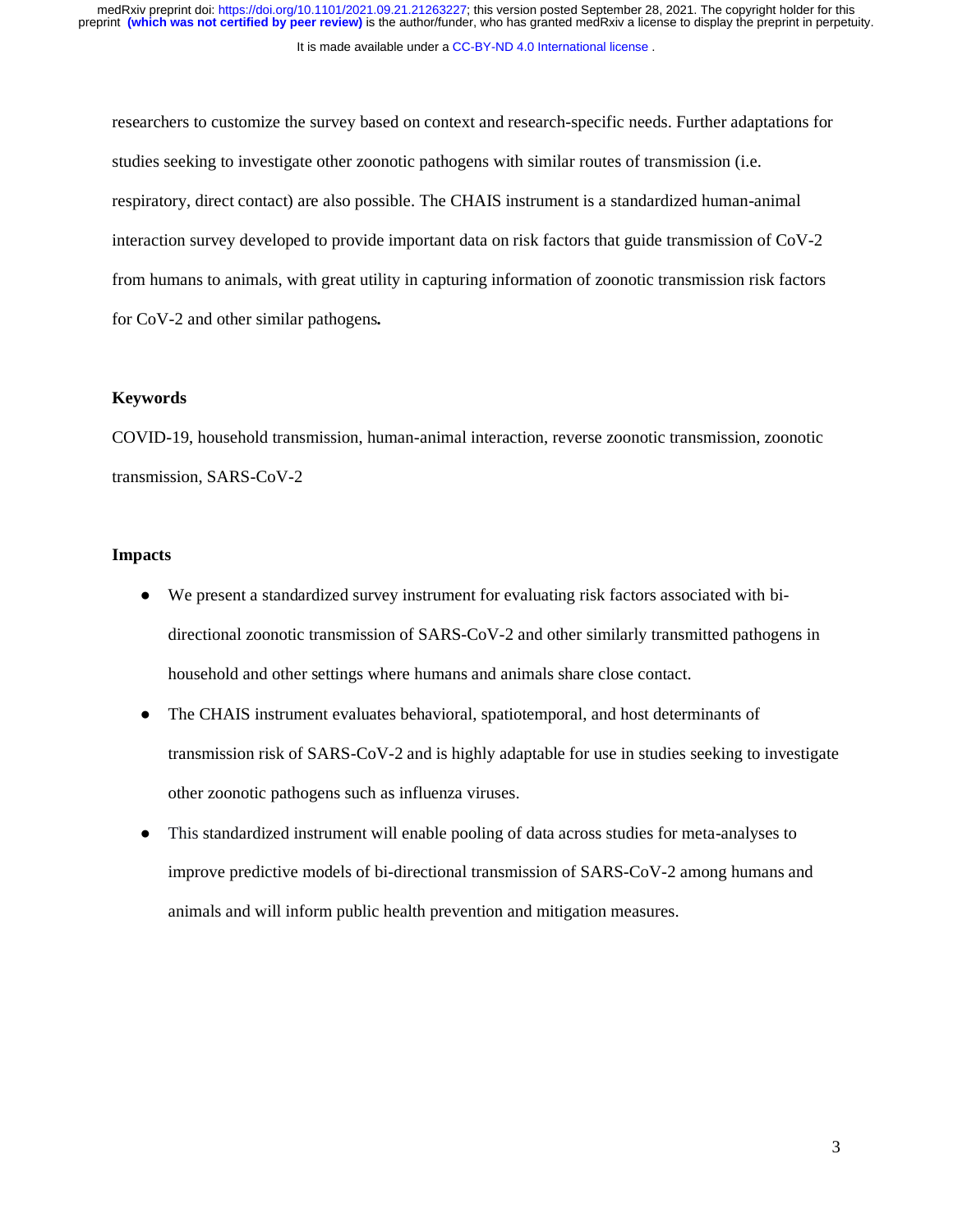It is made available under a [CC-BY-ND 4.0 International license](http://creativecommons.org/licenses/by-nd/4.0/) .

## **Introduction**

SARS-CoV-2 (herein CoV-2), the virus responsible for the COVID-19 pandemic, most likely circulated in bat populations for decades before recombination and transmission to intermediate hosts leading to spillover into human populations, spawning a catastrophic global pandemic and millions of human deaths worldwide (Boni et al., 2020*;* Johns Hopkins University, 2020; Zhou et al., 2020). Since the initial emergence of the virus, several reports of CoV-2 diagnoses in pets and other animals have been reported. Globally to-date, these reports include infections in domestic dogs, cats, and ferrets, farmed mink, wild mink, captive felids (including puma, cougar, snow leopard, lions, and tigers), and other captive wildlife including gorillas and otters (Hedman, Krawczyk, Helmy, Zhang, & Varga, 2021; OIE, 2020; USDA APHIS, 2020) (Figure 1). Domestic mink infections are particularly important as mink have played crucial roles in multiple disease transmission pathways (including human-to-mustelid, mustelid-tomustelid, mustelid-to-human, and mustelid-to-feline). Globally, cases have been reported at mink farms in Canada, France, Greece, Latvia, Lithuania, Poland, Netherlands, Spain, Denmark, Italy, the United States, and Sweden. Domestic farmed mink infections have been reported in the thousands, with most reports documenting clinical signs in the animals and some farms reporting unusually high mortality rates (OIE, 2020; RSPCA, 2020). There is also a larger concern of mustelids becoming reservoirs of CoV-2 (Oude Munnink et al., 2021).

The probability of interspecies transmission of infectious pathogens is dictated by interactions between human, animal, and environmental dimensions (Plowright et al., 2017). While most CoV-2 positive animals were confirmed to have been in close contact with CoV-2-positive humans in households and other shared environments (Singla et al., 2020), there has been little published evidence to-date demonstrating direct human-to-animal transmission events, nor data describing behavioral, spatiotemporal, and biological risk factors associated with CoV-2 transmission between humans and animals. A deeper understanding of the human-animal interface and potential risk factors associated with CoV-2 transmission between humans and animals is critical for risk prevention and mitigation. While much human-animal interaction data is collected utilizing questionnaires, no standard instrument

4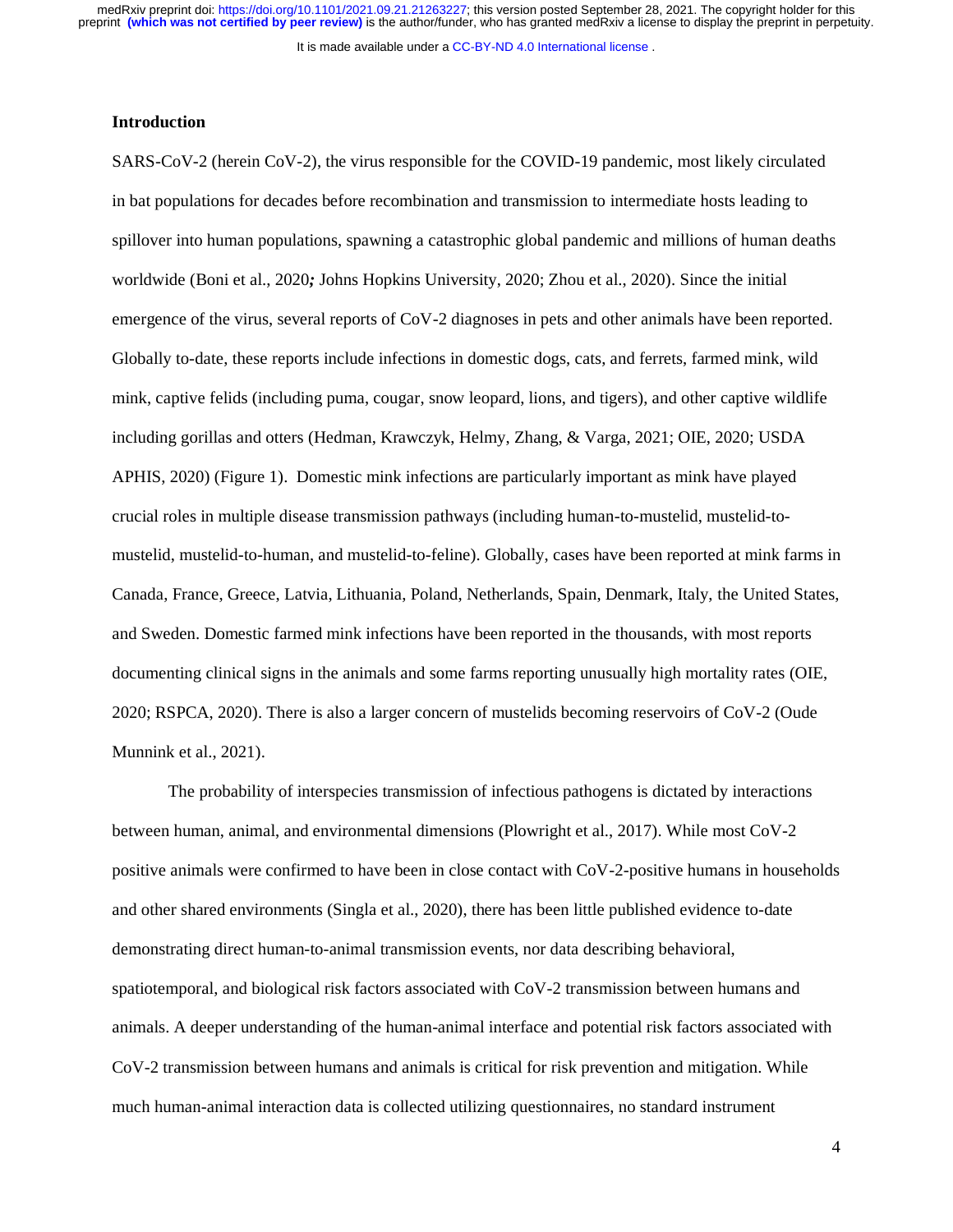It is made available under a [CC-BY-ND 4.0 International license](http://creativecommons.org/licenses/by-nd/4.0/) . medRxiv preprint doi: [https://doi.org/10.1101/2021.09.21.21263227;](https://doi.org/10.1101/2021.09.21.21263227) this version posted September 28, 2021. The copyright holder for this<br>preprint (which was not certified by peer review) is the author/funder, who has grant

currently exists for zoonoses. Since CoV-2 testing in animals remains primarily opportunistic, as routine animal testing is not currently recommended (AVMA, 2021; USDA, 2021) research efforts would benefit from the ability to pool data across studies.

Acknowledging the factors that drive interspecies transmission and the need for a standardized tool, the COVID-19 human-animal interactions working group (CHAI-WG) was established to develop the COVID-19 Human-Animal Interactions Survey (CHAIS). The objective of CHAIS is to describe human-animal interactions and evaluate risk factors associated with bi-directional zoonotic transmission of CoV-2 and other similarly transmitted zoonotic pathogens within households and other shared settings. CHAIS evaluates four broad domains of transmission risk: 1) intensity and risk of infection among human hosts, 2) spatial characteristics of shared environments, 3) behaviors and human-animal interactions, and 4) animal susceptibility to infection and propensity for onward spread (Figure 2). In this article, we provide and report on the development of this standard instrument evaluating human-animal interactions in the context of COVID-19, though with broad applicability to multiple zoonotic pathogens*,* and offer guidance on its many applications in research.

#### **Methods**

## *The COVID-19 human-animal interactions working group (CHAI-WG)*

The National Institute of Allergy and Infectious Disease (NIAID) Centers of Excellence for Influenza Research and Surveillance (CEIRS) comprises a network of multidisciplinary collaborating institutions engaged in international surveillance and targeted research on host immune response, viral pathogenesis, emergence, and transmission of influenza viruses. In early 2020, many researchers within the CEIRS network began developing research initiatives in response to the growing number of human cases of CoV-2 globally. Our CEIRS-funded laboratories formed the CHAI-WG to harness both teams' expertise and expedite the development of a standardized survey instrument given the increasing number of reported cases of domestic and captive animals testing positive for CoV-2 across the globe. The working group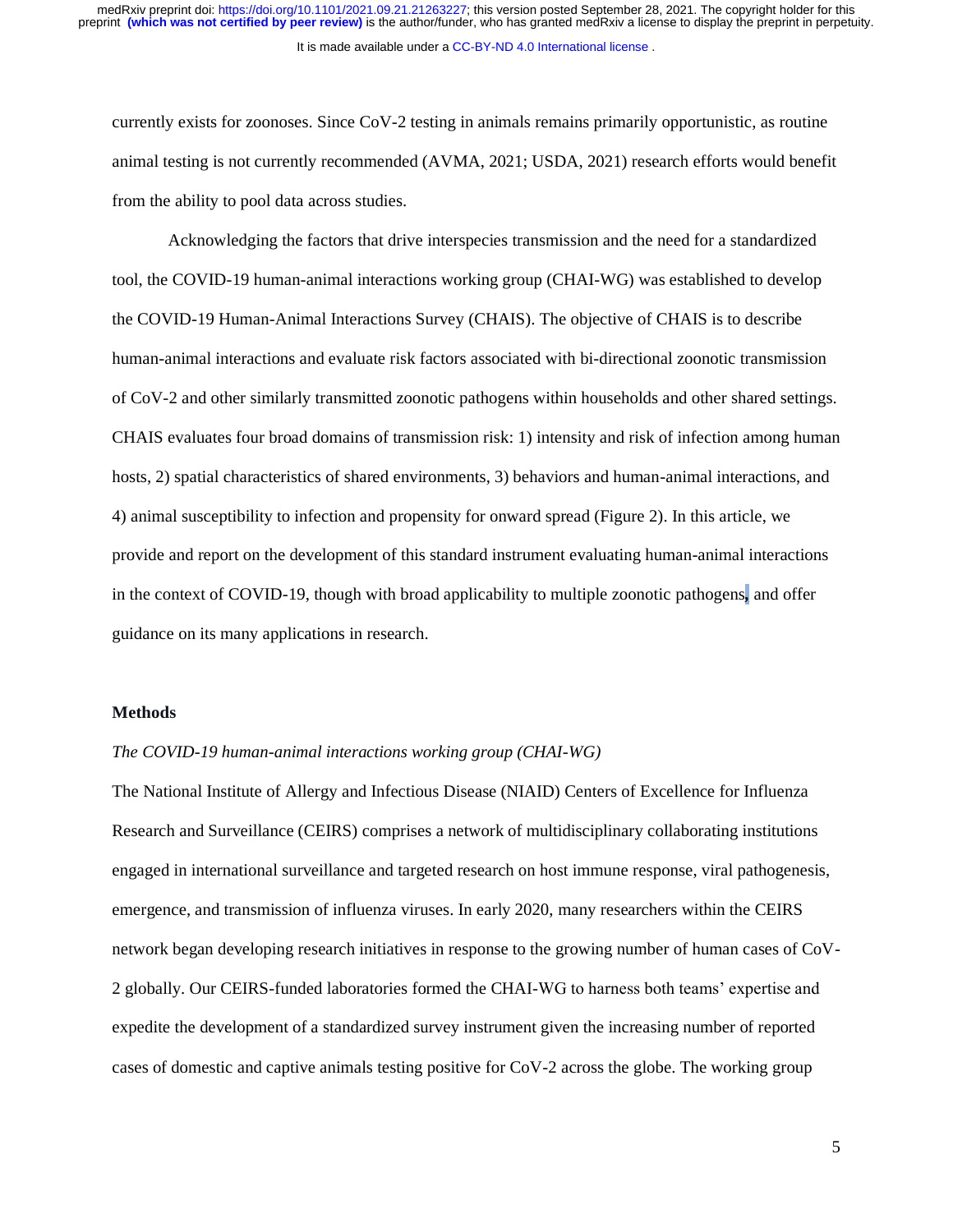It is made available under a [CC-BY-ND 4.0 International license](http://creativecommons.org/licenses/by-nd/4.0/) .

comprised faculty and scholars from the fields of veterinary virology, epidemiology, infectious disease ecology, veterinary medicine, and environmental microbiology.

## *Development of the CHAIS Instrument*

The CHAI-WG collectively determined the structure, types of questions, and intended use for this instrument, including that it be adaptable for use across multiple contexts and for other relevant zoonotic pathogens. Both laboratory teams had previously developed independent instruments before the formation of the CHAI-WG, therefore surveys were combined into a singular preliminary draft. The CHAI-WG refined the combined survey instrument by removing areas of overlap and adding questions based on available and newly published evidence during the evolving pandemic. Additionally, the CHAI-WG identified a comprehensive set of human, animal, and environmental domains that may contribute to transmission pathways for CoV-2 and other similar zoonotic pathogens in the context of close humananimal interaction.

A multi-disciplinary panel of experts (n=20) were invited to critique and provide feedback on the questionnaire for content validation purposes. This expert panel represented multiple areas of discipline including veterinary medicine, human infectious disease, farm-animal and lab-animal medicine, One Health research, virology, microbiology, occupational health, biostatistics, infectious disease epidemiology, veterinary epidemiology, pulmonology, environmental health, human-animal behavioral health, and bioethics. After agreeing to participate, expert reviewers were sent the CHAIS instrument along with a worksheet to complete and return with feedback and edits for each question in the survey, as well as suggestions for additional questions. The goals of this expert-driven pre-testing exercise were to pinpoint problem areas, reduce measurement error and respondent burden, and ensure consistent question interpretation. Edits and feedback from expert reviewers were incorporated into the final survey and any disagreement in these edits was resolved by consensus among CHAI-WG members.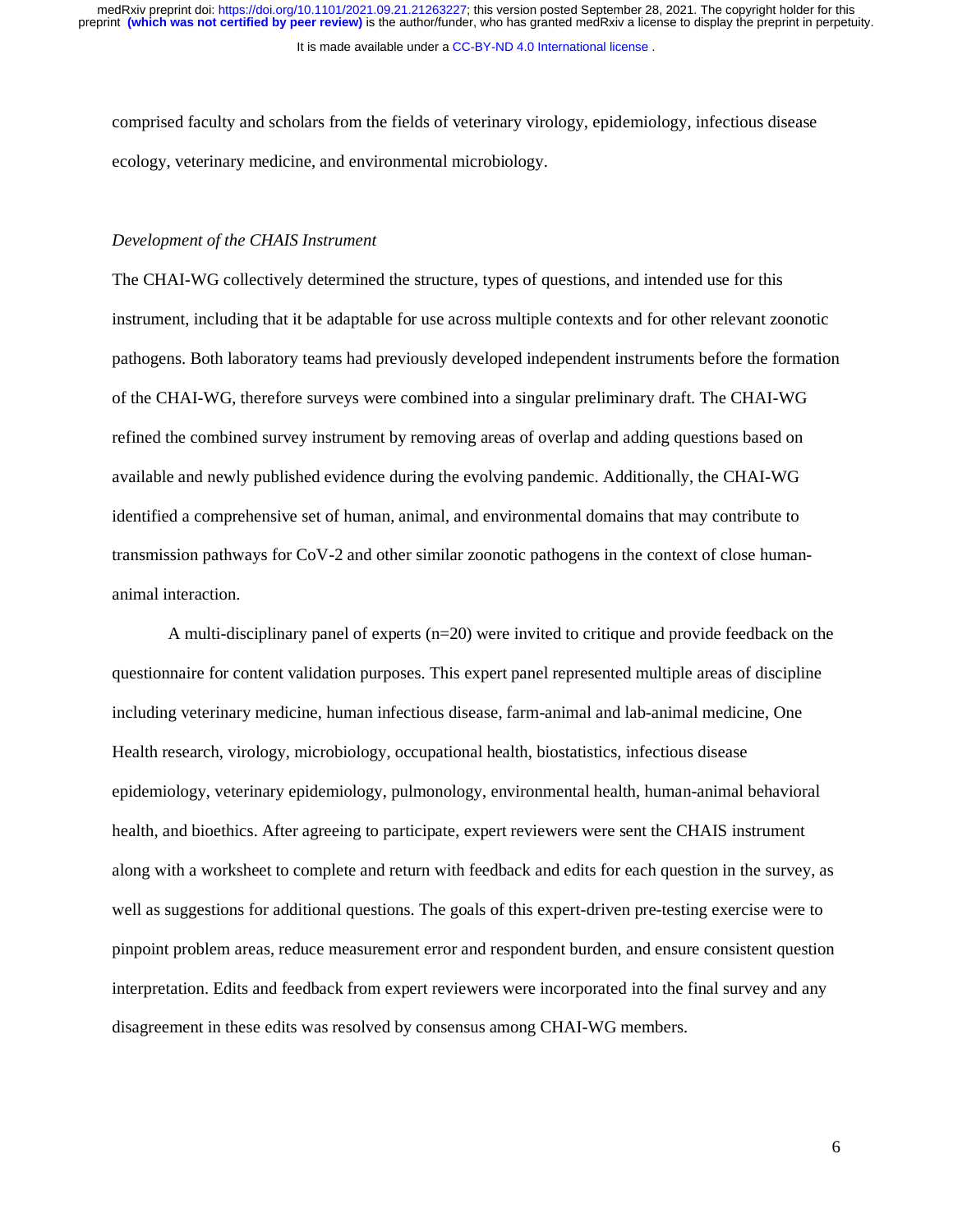It is made available under a [CC-BY-ND 4.0 International license](http://creativecommons.org/licenses/by-nd/4.0/) .

#### **Results**

# *The CHAIS Instrument*

The CHAIS instrument is offered in two formats, an extended version, E-CHAIS (Appendix 1), and an abridged version, A-CHAIS (Appendix 2), which is comprised of only questions that directly address universal domains associated with zoonotic and reverse zoonotic transmission. Both versions encompass eight modularizable sections that capture multiple levels of human-animal interactions, pet susceptibility to infection, human and animal risk factors and behaviors, and spatiotemporal factors. Each of the eight sections can be used as independent instrument modules and can be adapted to capture other zoonotic and reverse zoonotic pathogens with similar transmission to CoV-2. The questionnaire comprises primarily closed-ended questions with multiple choice responses, as well as follow-up questions based on answers provided by respondents.

Many of the questions in the CHAIS instrument are time-bound to encompass important timepoints in the COVID-19 pandemic, however the dates of time-bound questions may be modified to capture events and behaviors associated with general pathogen transmission or future emergent outbreaks of other zoonoses. We identified January 1, 2020 in this version as a standard point of reference as the start of the COVID-19 pandemic in the United States, allowing us to capture most events retrospectively relating to human-animal interaction during the majority of pandemic timeframe. This date will be especially useful for studies that also include antibody measurement against CoV-2 in humans and/or animals, as historic exposure could have occurred at any time from when human cases emerged in the United States. We identified March 1, 2020 as a general start date on which initial regulatory mandates took into effect, including societal lockdowns in the United States and other countries due to the growing increase in infections. Questions referencing this date will elucidate findings related to behavior modification and/or degree of exposure before and after this date. Several questions also ask whether events occurred, or behaviors were performed in the last six, three, and one-month time period to contextualize responses outside of any calendar-bound period for COVID-19 or other zoonotic disease outbreaks.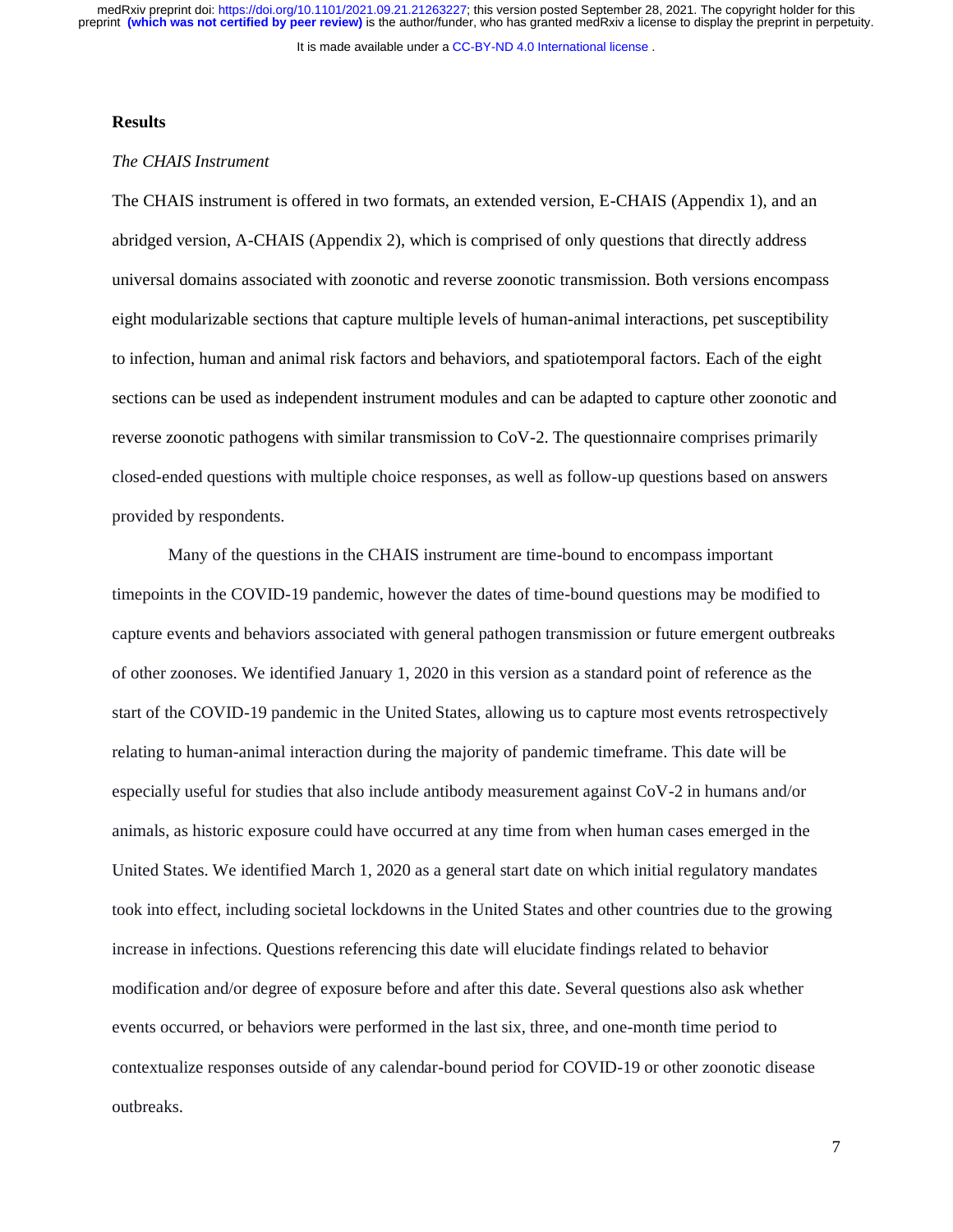Each of the eight sections of the CHAIS instrument is focused on a human subject's interaction with close-contact animals in environments where humans and animals commonly share contact (Figure 3). Here we provide a brief overview of each section of the CHAIS instrument and how each contributes to accomplishing the aims of this questionnaire.

The first section, *Household Demographics* [DEM], captures human demographic information for the respondent and each member of the respondent's household such as date of birth, gender, race, zip code, and employment status. Given each member within a household may uniquely contribute to risk factors of disease transmission to household animals, and vice versa, individual household member demographics allow for attribution throughout the questionnaire. Certain questions in subsequent sections ask the respondent to report events, behaviors, and other data by household member ID. This section also captures information about the household itself, including dwelling type, size in square feet, and number of bedrooms and bathrooms. These questions identify spatial factors that may contribute to exposure to CoV-2 among animals and humans and spread within households of varying type and size. While these spatial factors are isolated to household environments, additional adaptations may be possible for other environments where humans and animals share contact, including zoos, farms, and veterinary settings. In addition, spatial analyses at a broader scale may be possible, including descriptive mapping of participant zip codes with geographically relevant meta-data. Given enough data, spatial statistics may be performed to identify potential infection clustering or quantify spatiotemporal risk factors for infection.

The *Pet Demographics and Behavior* [PetDEM] section compiles baseline information about all animals in the household, such as name, species, age, breed, sex, and duration of ownership. By "pet", we are referring to an animal, kept primarily for a person's company or entertainment rather than as livestock or a laboratory animal, however differing definitions for pets across cultures may require further adaptation depending on the context. We capture information about animals that spend significant time outside the home, however the CHAIS instrument is predominantly focused on human-animal interaction within household and other indoor settings. To enable data attribution for individual animals, subsequent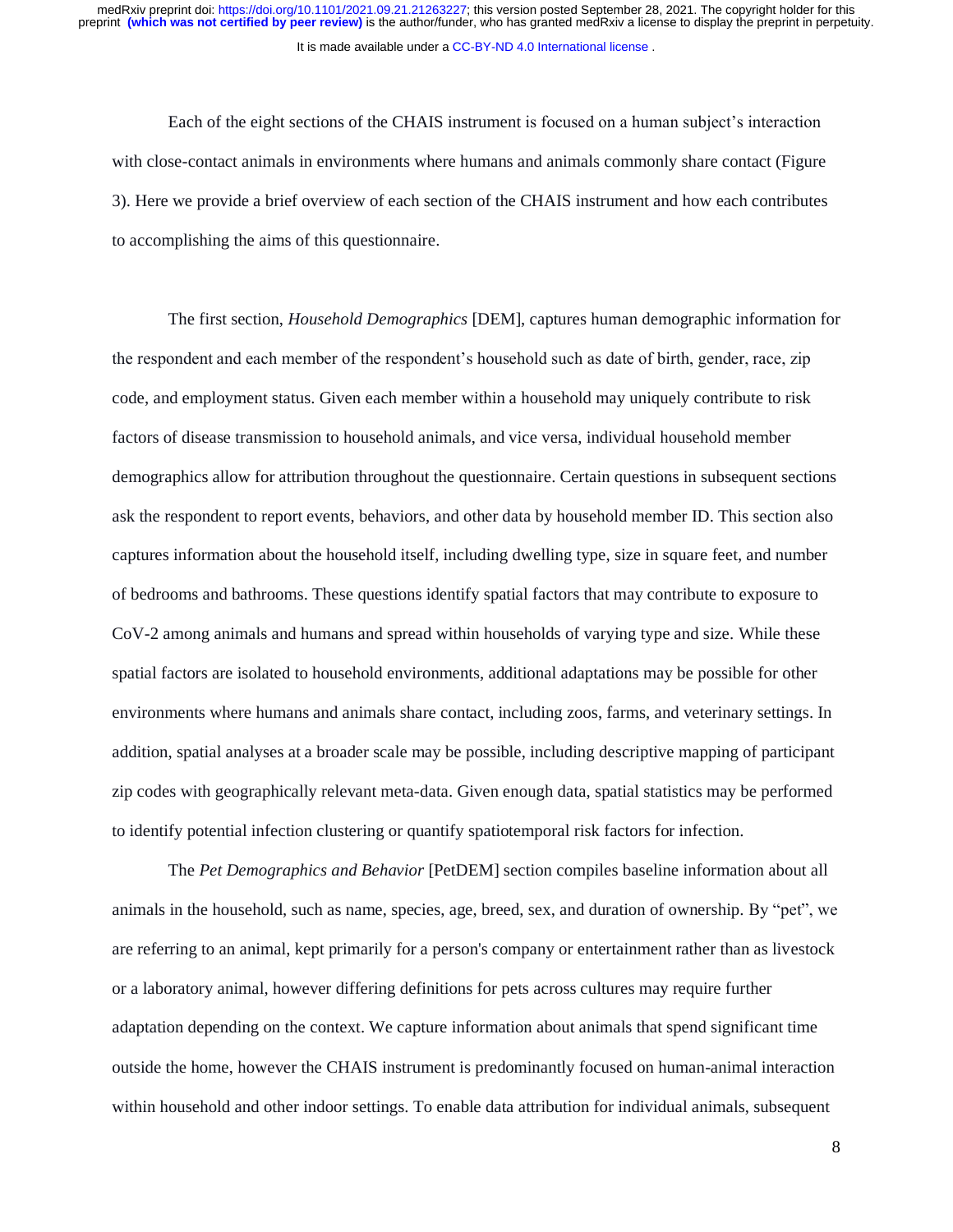It is made available under a [CC-BY-ND 4.0 International license](http://creativecommons.org/licenses/by-nd/4.0/) .

sections of the instrument ask that responses are reported individually for each animal in the household. Additional questions identify pet behaviors relative to the household, including duration of time spent outdoors and interactions with animals inside and outside the dwelling. This section also includes questions about whether individual pets are working animals, followed by specific questions inquiring whether they are hunting, protection, detection, service, emotional support, or therapy animals. Service and emotional support animals are often in close contact with mostly one or more members of a household, while therapy animals will also provide therapeutic services to individuals outside of the household, like patients in hospitals and nursing homes, which may contribute to differences in exposure. As working animals have varying roles and risks for disease transmission, the CHAIS instrument asks the participant to describe the nature of working animals' jobs to capture this wide range of roles. For example, working dogs from the USDA APHIS National Detector Dog program work with United States Customs and Border Protection to help identify prohibited fruit, vegetables, plants, and meat products and are in constant contact with their trainer, as well as travelers, and household members, which may pose unique pathogen transmission risks (McNamara T, 2020; National Detector Dog Training Center, 2021; USCBP, 2021). Further, working dogs hold promise for use in detection for COVID-19 infection in people, activities that could result in exposure to CoV-2 and other pathogens (Hag-Ali et al., 2021; Myers, Hanrahan, Swango, & Nusbaum, 1988; Myers, Nusbaum, Swango, Hanrahan, & Sartin, 1988; Otto et al., 2021)*.*

*The Occupation* [Occ], *Human Travel and Activities* [Travel], and *Animal Worker* [AW] *Sections* include specific questions that help capture the human risk of exposure to CoV-2 through either work, work-related travel, or exposure to household members who have a high risk of occupational exposure. Questions about use of PPE, hand hygiene, and social distancing behaviors are also included. The Occupation Section includes questions about essential worker status and the frequency and duration of time spent working in normal work environments outside of the household. The Human Travel Section includes questions about travel outside of the respondent's home state and country as well as frequency of activities outside of the home including grocery shopping and attending various types of indoor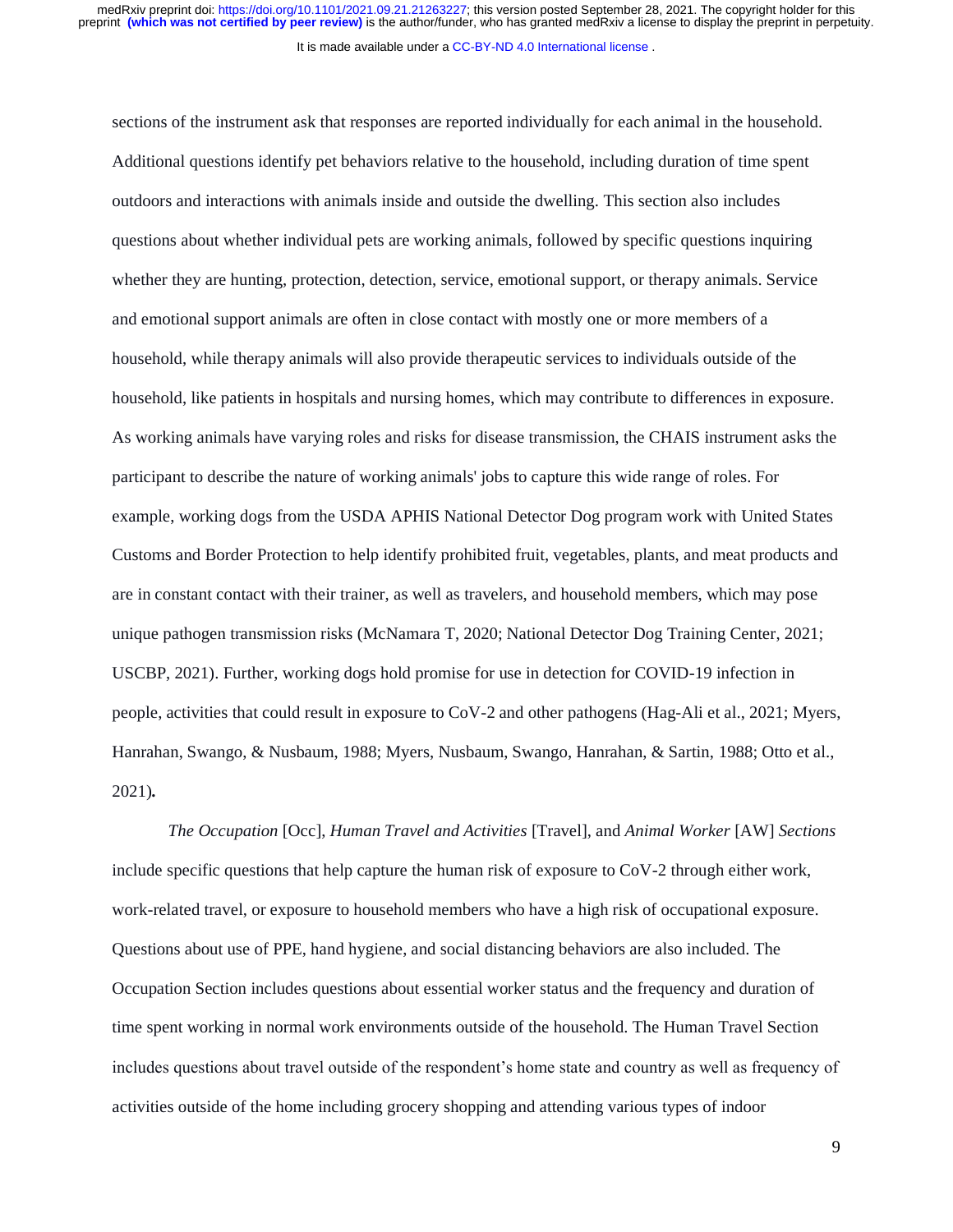It is made available under a [CC-BY-ND 4.0 International license](http://creativecommons.org/licenses/by-nd/4.0/) .

gatherings. This section also includes questions which identify other areas where there could be significant human-animal interaction and potential interfaces for exposure outside of the home. *The Animal Worker Section* [AW] targets individuals who work with animals in some capacity, primarily those in small and large animal health and husbandry professions. Questions included in this section relate to activities, protective measures, behaviors, and potential exposures that respondents and household members may have while at the workplace.

*The Human Illness History/COVID-19 Section* [HMNill] gathers information about the respondent's and other household members' health status and medical history with respect to chronic illnesses and other underlying health conditions that are associated with increased risk of severe COVID-19 illness. This section also captures important information about COVID-19 symptomatology, humanpet interactions, isolation measures, and hand hygiene during periods when respondents or household members were symptomatic with potential COVID-19 illness. Similarly, the *Pet Health History Section* [PetHlth] evaluates illnesses and underlying health conditions that may play a role in the susceptibility and infection severity of pets to contracting COVID-19. This section also serves to measure pet health outcomes and evaluates the odds of these health outcomes relating to human illness in that household.

Building on the other works that have examined zoonoses and risk of pathogen transmission among humans and household pets based on intensity and frequency of human-animal contact (Joosten P, 2020; Morris DO, 2012; Stull JW, 2013), the *Human-Animal Interaction Section* [HAI] captures that intensity and frequency of human-animal contact with more granularity. These human-animal interactions include frequency, duration, and type of contact with pets, such as whether animals sleep in beds with humans in the household and whether they allow pets to kiss or lick their mouth or face. To quantify the closeness of human and animal interactions, and to address the potential for collinearity among variables related to human and animal interactions, the CHAIS instrument includes an interactions index which weighs individual behaviors relative to zoonotic transmission risk (Morris DO, 2012) (Table 1).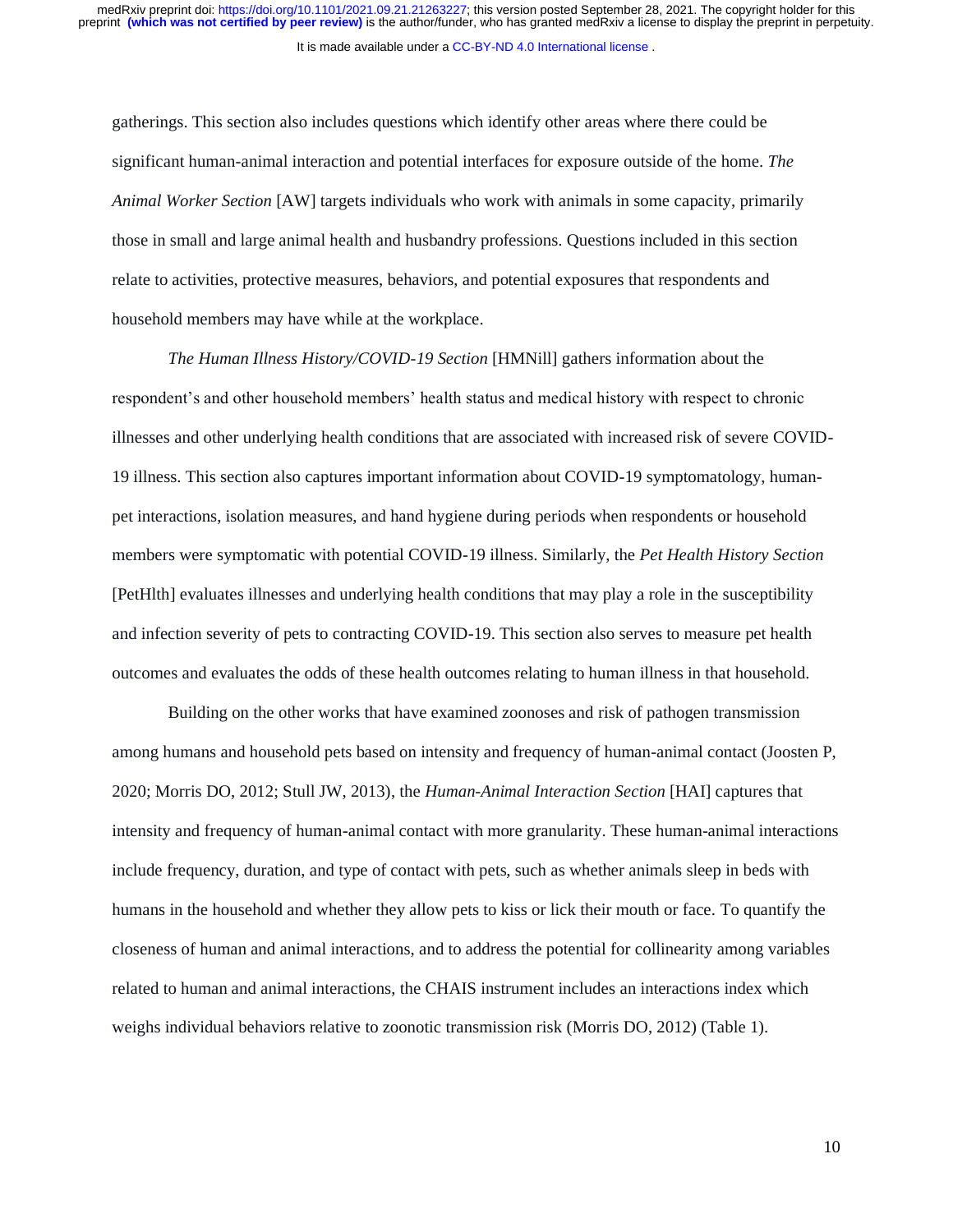It is made available under a [CC-BY-ND 4.0 International license](http://creativecommons.org/licenses/by-nd/4.0/) .

#### **Discussion**

The CHAIS instrument serves as a standardized data collection tool to describe human-animal interactions during the COVID-19 pandemic and measure risk factors associated with bi-directional zoonotic transmission of CoV-2 and other similarly transmitted pathogens between humans and animals. Through the measurement of the four broad domains (Figure 2), the CHAIS instrument serves to evaluate behavioral, spatiotemporal, and biological risk factors associated with zoonotic and reverse zoonotic transmission events in household and related settings, and it will facilitate the harmonization of data collection across studies enabling for future data-pooling and meta-analysis of findings. Through proper citation of the CHAIS instrument, cross-study data-pooling and meta-analysis will a) improve our understanding of pathogen exposure and transmission, b) provide a basis for predictive models of bidirectional transmission of SARS-CoV-2 among humans and animals in shared environments, and c) provide an evidence-base for public health guidance. To expand usability, the CHAIS instrument encompasses two versions, an extended (E-CHAIS) version detailing human-animal interactions among participants and household members across multiple pets and animals, and an abridged version (A-CHAIS), which includes core questions addressing zoonotic and reverse zoonotic risk factors for transmission of CoV-2 (Table 2).

Both versions of CHAIS contain eight modularizable sections that can be considered individual instrument modules. Individual studies may deploy and use the survey in one of several ways. Researchers may: 1) incorporate either extended or abridged versions of the survey en bloc within their study; 2) select individual modules from either the extended and/or abridged versions of CHAIS and use them independently or in conjunction with another instruments; 3) use individual modules in their entirety with the selection of individual questions from other modules; 4) select individual questions and cite the CHAIS instrument as the source which will allow traceability of the instrument's usage. While the CHAIS instrument is adaptable, the offering of multiple versions and independent modularizable sections allows for standardization of pet contact instruments when properly cited. Researchers who use either E-CHAIS or A-CHAIS en bloc will simply name one or both instruments with citation, whereas researchers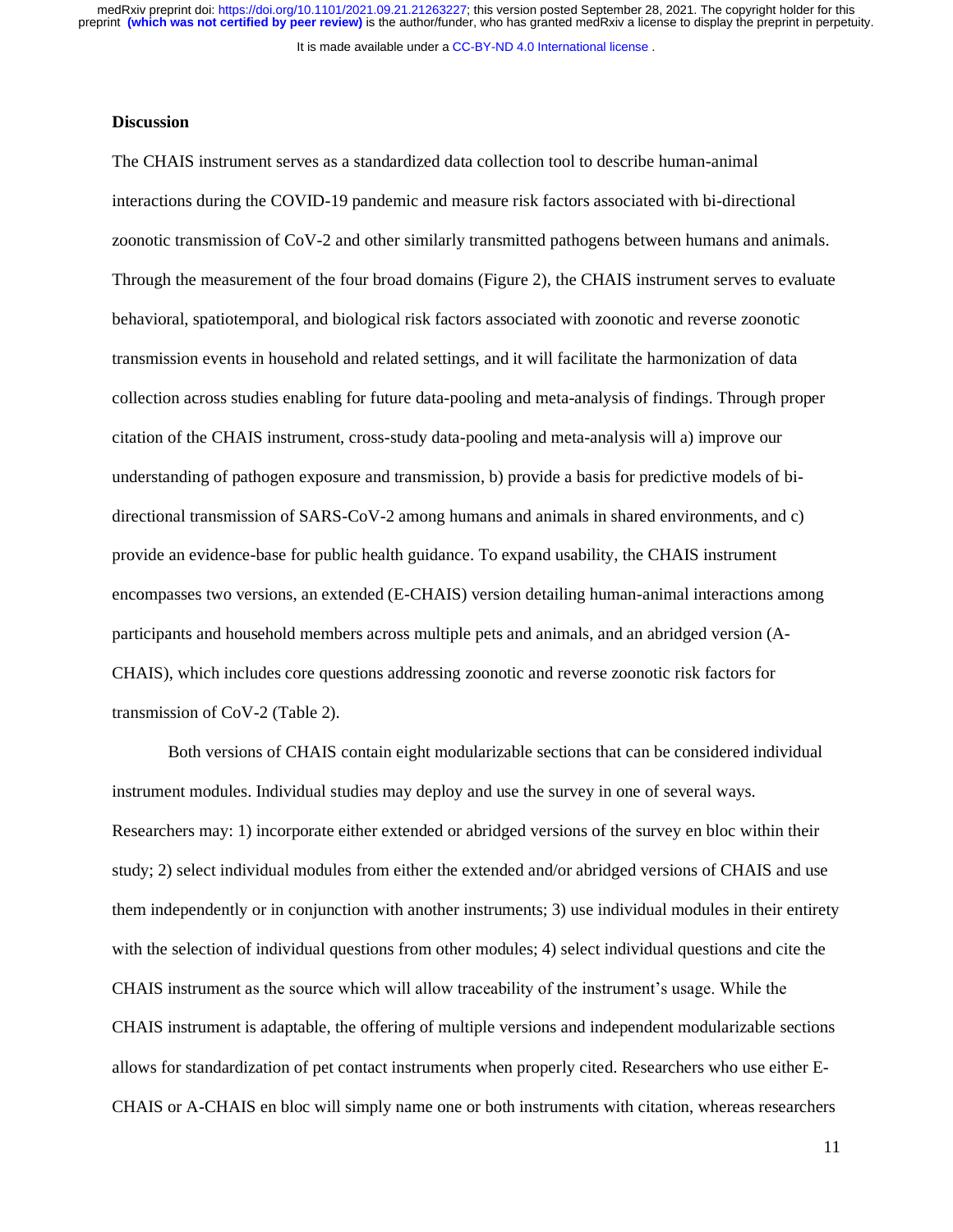It is made available under a [CC-BY-ND 4.0 International license](http://creativecommons.org/licenses/by-nd/4.0/) .

who use a modular approach, such as those already conducting research with need for only certain types of questions covered in specific modules, are encouraged to name the individual modules with citation (Table 3). The CHAIS instrument also allows for minor amendments to identified questions to best serve studies of varying regionality, population, temporality, and cultural diversity (Table 4).

The CHAIS instrument can be implemented within a broad range of research studies. Studies may include general surveillance of households and other environments where animals and humans share close contact (i.e. farms, veterinary settings, and zoos) regardless of past or present human COVID-19 illness, or studies which specifically target settings where COVID-19 positive humans and/or animals are present. Some examples are described below.

# *Research studies that do not include concurrent sampling of humans or animals:*

The CHAIS instrument can be administered as an epidemiological survey to gather data from community members on human-animal interactions during the COVID-19 pandemic or other zoonotic outbreaks. The CHAIS instrument can rely on self-reported COVID-19 illness history by respondents. Survey questions evaluating human cases of COVID-19 allow for multiple methods for defining a human case. First, respondents are asked to report the date of onset and duration of individual symptoms that are characteristic of COVID-19 illness. Second, respondents are asked whether they a) received a laboratoryconfirmed diagnosis, b) were told by a healthcare professional that they had COVID-19, or c) suspected themselves as having the illness but were not tested. Given the latter distinctions, studies that do not include collection of specimens from animals nor humans may rely on respondent self-report of symptomatology among humans and animals. These studies may not confirm but describe potential transmission risks. Finally, aside from assessing risk, many questions on the survey can be used to describe human-animal interactions prior to and during the pandemic, which may facilitate research about the impact of epidemics on human-animal relationships.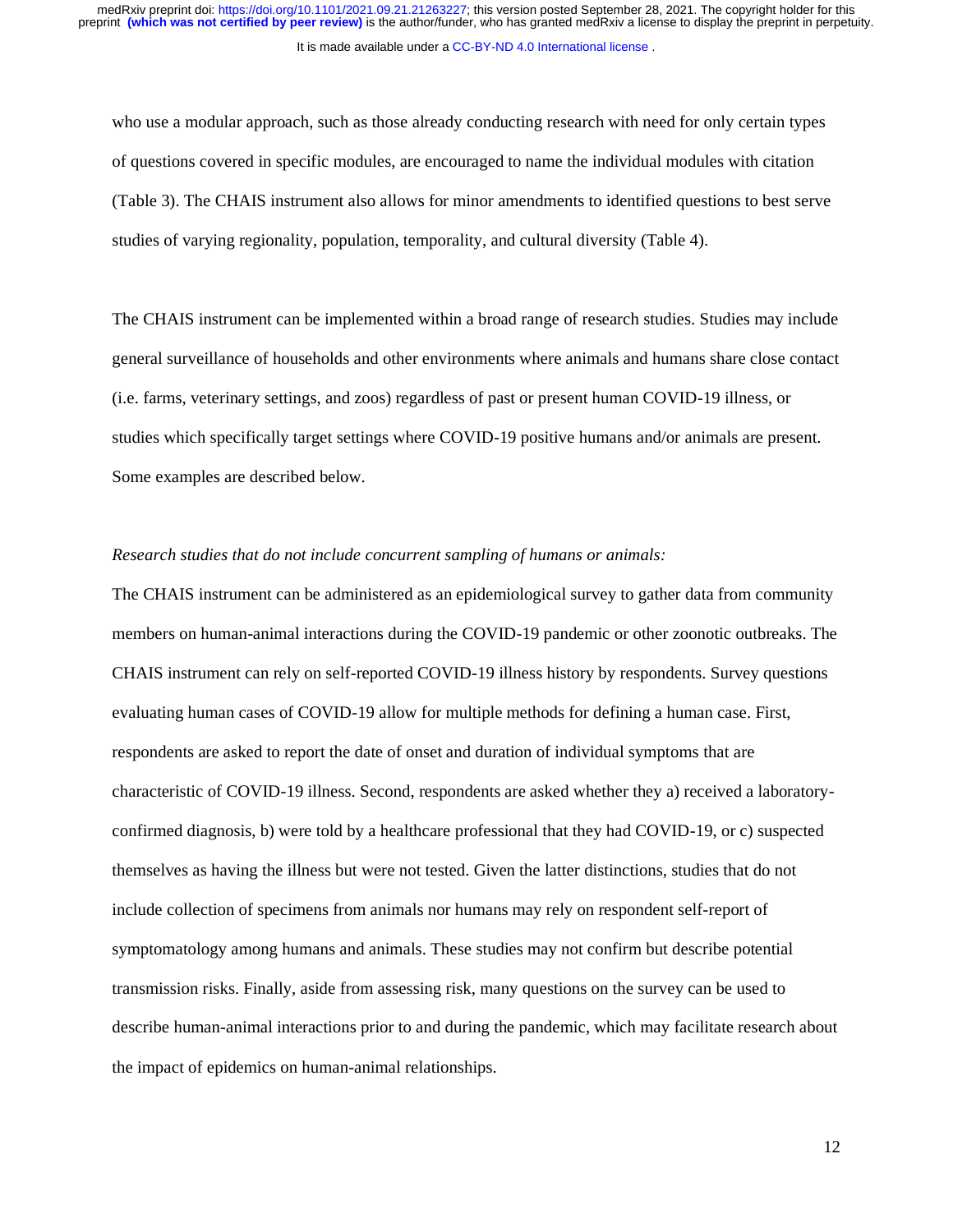It is made available under a [CC-BY-ND 4.0 International license](http://creativecommons.org/licenses/by-nd/4.0/) .

*Surveillance and research studies featuring specimen collection from animals or both humans and animals:*

The CHAIS instrument can contextualize results in studies that include viral and/or antibody testing. For studies in which samples are only collected from animals, the CHAIS instrument may elucidate factors associated with the animal's exposure. COVID-19 symptoms and illness confirmation questions may provide important self-reported data about human cases of COVID-19. For studies with paired human and animal testing, the CHAIS instrument may be used to measure risk factors associated with zoonotic and reverse zoonotic transmission events. Additionally, studies that include antibody testing of humans and/or animals may use the CHAIS instrument to evaluate transmission risks since January 1, 2020, the estimated origin date of viral circulation in the US to which many questions are time-bound. Researchers should take into consideration the current limitations of antibody testing, including type of immunoglobulin detection, evolving knowledge of immune response and antibody duration in humans and animals, and accuracy of tests, among others (Mathur & Mathur, 2020; Özçürümez et al., 2020; Theel et al., 2020). Researchers also should consider vaccination status of people and animals and are encouraged to add questions as needed in this regard. Finally, studies conducted in households or other environments (such as zoos) where infected humans have similarly reported interactions with multiple animal species, may build upon laboratory animal model studies by elucidating natural-world differences in susceptibility and transmission patterns.

#### *CHAIS as a standard instrument for other zoonotic pathogens:*

The CHAIS instrument was specifically designed to be adapted to support studies investigating zoonotic and reverse zoonotic transmission of CoV-2 and similarly transmitted pathogens in settings where animals and humans share close contact, such as zoonotic strains of influenza viruses, *Chlamydophila felis*, *Bordetella bronchiseptica, Y. pestis*, *Streptococcus* group A, and methicillin-resistant *Staphylococcus aureus* (MRSA), among others (Davis et al., 2012; Defres, Marwick, & Nathwani, 2009; Loeffler A, 2011; Manian, 2003; Rubinstein, Kollef, & Nathwani, 2008; Shrikrishna D, 2009; Trujillo J,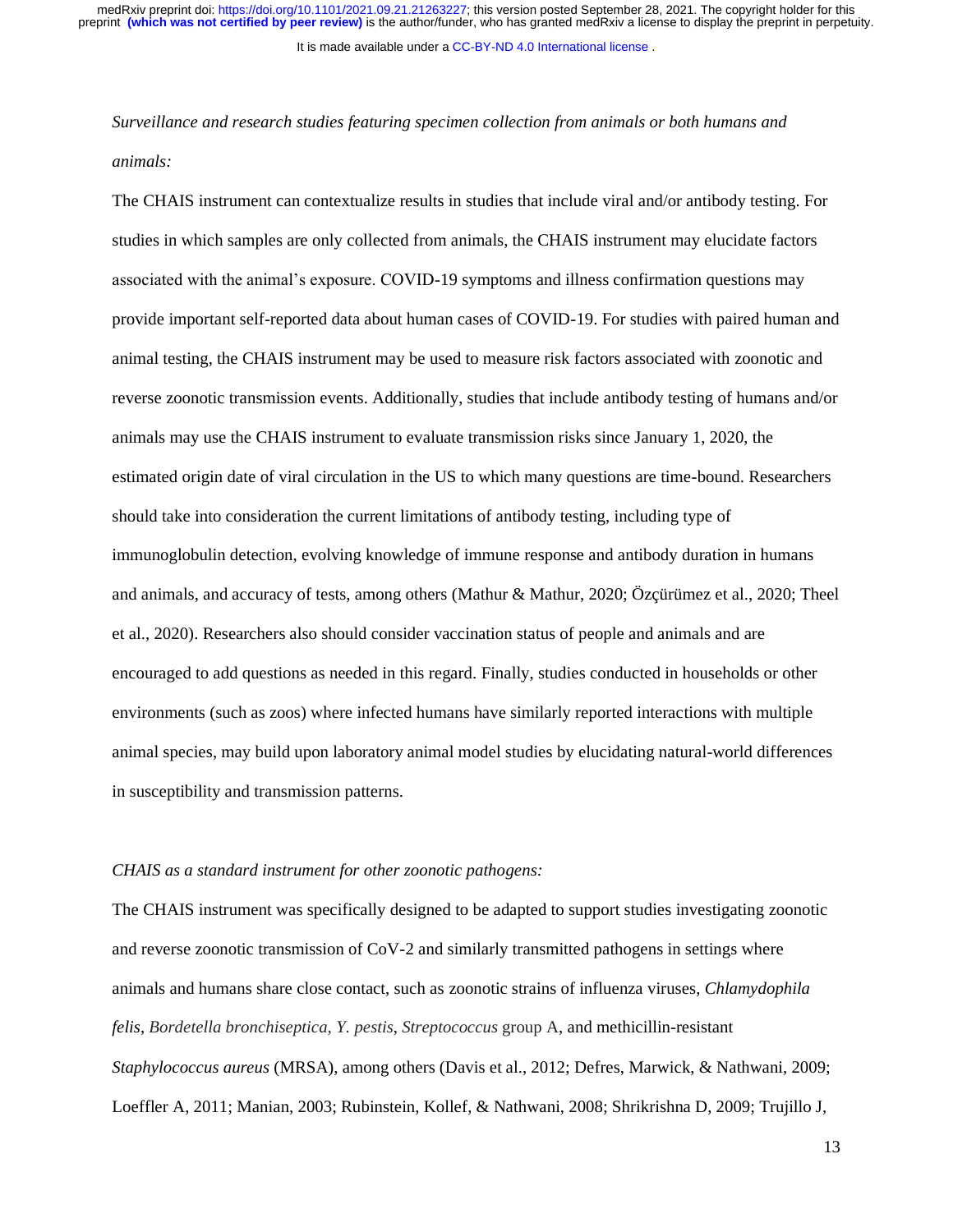It is made available under a [CC-BY-ND 4.0 International license](http://creativecommons.org/licenses/by-nd/4.0/) .

2012). While there may be important pathological and immunological differences between CoV-2 and other zoonotic pathogens, the CHAIS instrument measures transmission risks which have broad epidemiologic applicability to several host-pathogen systems. This will provide important data on unique transmission pathways for these pathogens. For instance, zoonotic influenza virus transmission is understudied in household environments (Gomaa MR, 2020; Mostafa A, 2018) and the CHAIS instrument may enable an increased understanding of the factors that impact human and animal exposure and infection.

## *Limitations*

While the CHAIS instrument incorporates spatial characteristics of shared environments and was developed with contributions from experts in environmental health, it alone does not serve as a robust assessment of the built environment and its effects on infectious pathogen spread. We encourage scientists who are interested in investigating the built environment's role in CoV-2 and other pathogens, to acknowledge the guidelines set forth for environmental assessments and One Health studies, like COHERE (Davis MF, 2017). Such guidelines may inform revision of the CHAIS instrument to accomplish a complete assessment of environmental aspects of zoonotic and reverse zoonotic transmission. For example, to better characterize household environmental risk factors of CoV-2 spread, researchers will want to include questions that capture information about air ventilation systems, sanitary plumbing, building materials, types of home surfaces, and others (Pinter-Wollman N, 2018). These types of additional questions, along with the spatial-characteristic questions already present in the CHAIS instrument will more completely characterize and provide information on the role of environmental factors for pathogen transmission. For studies in which environmental sampling will be collected, including air sampling, expansion of CHAIS could include questions about frequency of sanitation or cleaning of surfaces/shared spaces, cleaning products used, type-of heating and cooling systems used, and other environmental modifiers in the home such as air purifiers or humidifiers. This, with concurrent environmental and human sampling, may provide foundational knowledge of risk factors and

14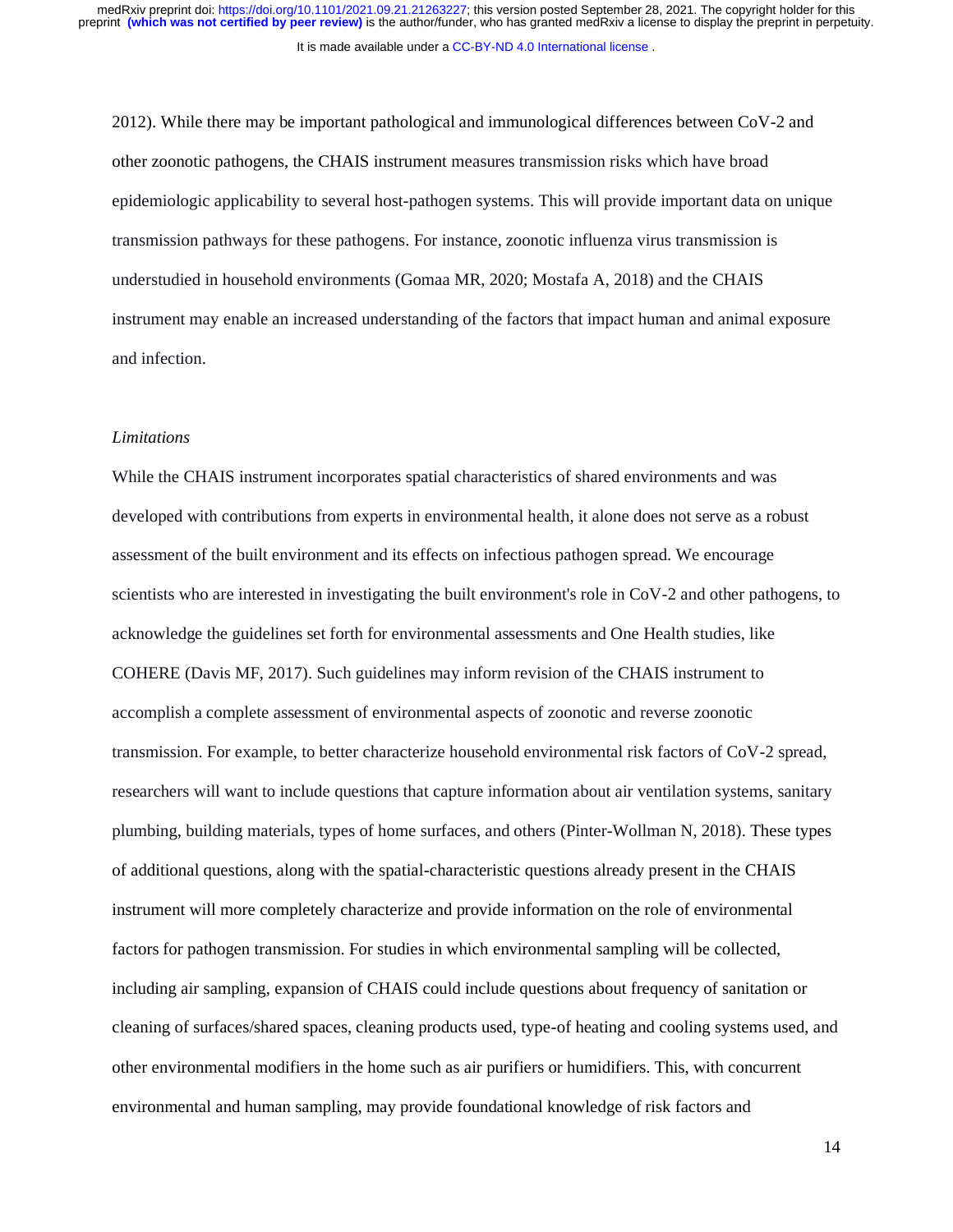environmental drivers of disease transmission. Similarly, the CHAIS instrument is also limited in the depths to which it captures information about wildlife and domestic animal interactions, and wildlife and human interactions. While it provides some framework for these types of questions, for researchers focusing on these interfaces we recommend expanding upon what is provided in the current version of the CHAIS instrument to gather complete information and enhance surveillance efforts of not only CoV-2 but other infectious diseases at wildlife/human/domestic animal interfaces*.* 

The CHAIS instrument is limited when focused on CoV-2 transmission during periods where overlapping seasonal pathogens with similar symptoms to CoV-2 are in circulation (i.e. influenza viruses). Though we believe there is great value in symptom-based reporting for CoV-2 and other diseases (Roland, 2020), the CHAIS instrument is optimally implemented in studies that include molecular or serological testing. In the absence of diagnostics, symptoms due to other respiratory diseases (i.e. influenza viruses) may confound associations between human-animal interactions and zoonotic transmission of CoV-2. For studies that do not include the use of diagnostic confirmatory testing, we recommend that researchers account for co-circulation of known seasonal and endemic pathogens with CoV-2, and acknowledge this when reporting findings.

While this instrument is yet to be fully validated, it was developed building on previously published instruments (Joosten P, 2020; Morris DO, 2012; Stull JW, 2013) and followed an extensive expert review process, satisfying content validation, which can be viewed as the initial step in complete instrument validation (Rattray J, 2007). Given the urgent need to identify risk factors associated with zoonotic and reverse zoonotic transmission of CoV-2 during the COVID-19 pandemic, the CHAI-WG determined that content validation of the instrument was sufficient for public dissemination in anticipation that data collected from multiple studies which adopt CHAIS will inform construct validity of the instrument. This instrument has been populated and is currently available to use through RedCap. To receive a copy of this instrument, contact the corresponding author Dr. Kaitlin B. Waite DVM MPH at *[Kwaite2@jh.edu](mailto:Kwaite2@jh.edu).* For easy sharing and rapid online deployment, open-access REDCap code for the CHAIS instrument will be publicly available in the future.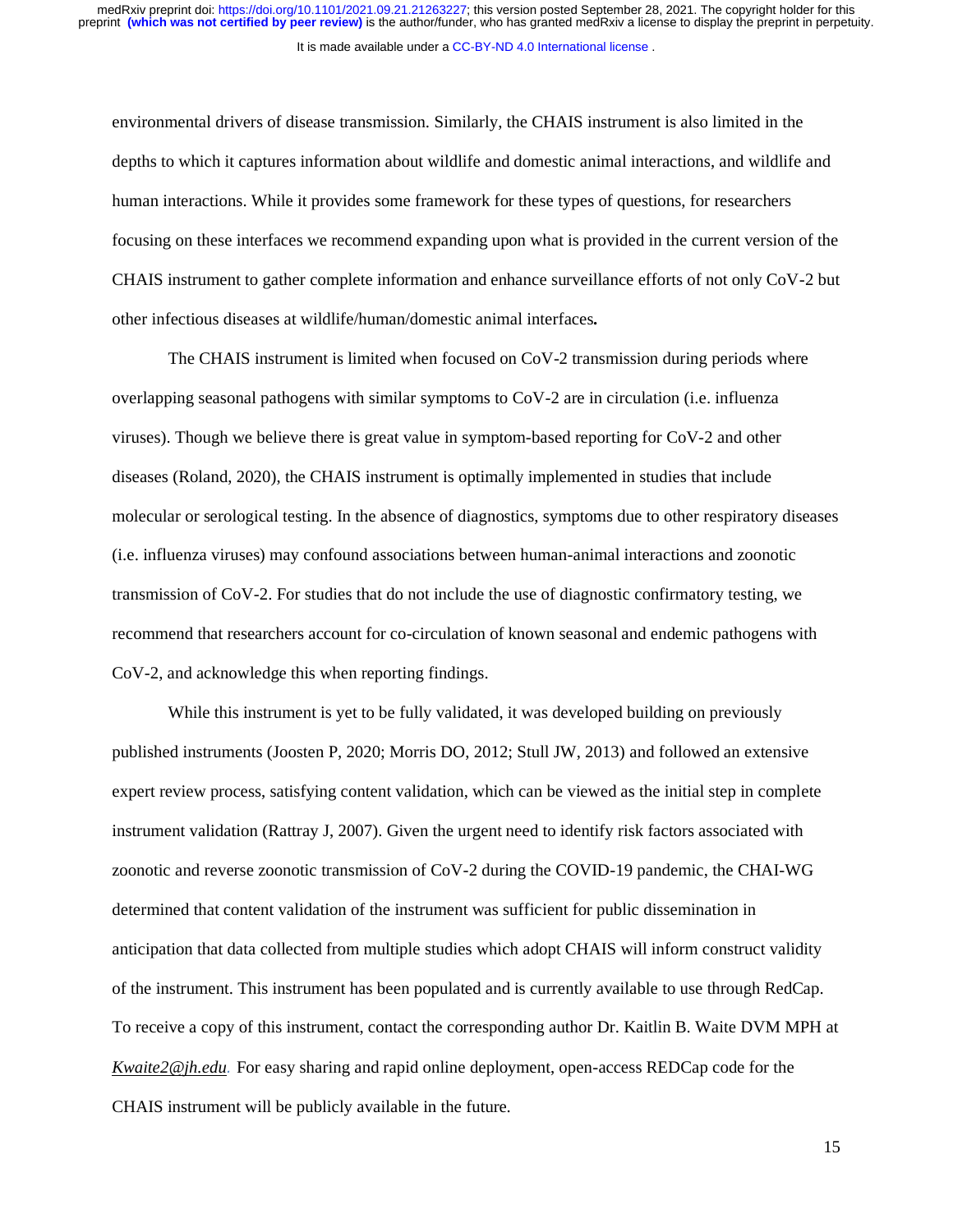It is made available under a [CC-BY-ND 4.0 International license](http://creativecommons.org/licenses/by-nd/4.0/) . preprint **(which was not certified by peer review)** is the author/funder, who has granted medRxiv a license to display the preprint in perpetuity. medRxiv preprint doi: [https://doi.org/10.1101/2021.09.21.21263227;](https://doi.org/10.1101/2021.09.21.21263227) this version posted September 28, 2021. The copyright holder for this

Like other large, standardized instruments used across studies, the issue of confounding variables arises. We recommend researchers to use validated instruments where additional questions or adaptations are needed to mitigate these confounding variables. Finally, given the multitude of potential settings and geographies where the CHAIS instrument is deployed, biases in reporting among select populations may occur. Researchers should consider and anticipate these biases when designing research studies including the CHAIS instrument so that this may be accounted for in the analysis.

#### *Future Directions*

The CHAIS instrument was developed to identify factors associated with zoonotic and reverse zoonotic transmission of CoV-2 and other zoonotic pathogens in households and other settings where animals and humans share close contact. Though the CHAIS instrument may be considered an evolving tool to address the multitude of research questions that remain unanswered about exposure risks and transmission dynamics between humans and animals in the COVID-19 pandemic and beyond, we suggest that the research community prioritize the following research questions:

- What are the unique risk factors associated with exposure and transmission at farms, animal hospitals, zoos, shelters, and wildlife rehabilitation centers?
- What are species-specific biologic and behavioral risks for exposure and transmission of zoonotic pathogens?
- What spatial factors are associated with zoonotic and reverse zoonotic transmission of CoV-2 and other similarly transmitted zoonotic pathogens in multiple human and animal shared environments?
- What are the high-risk spillover interfaces of CoV-2 and other zoonotic pathogens between humans and animals, and how might these risks be mitigated?
- As vaccination coverage changes over time, how might human and animal vaccination alter the transmission landscape by adjusting human-animal behaviors and modifying susceptibility?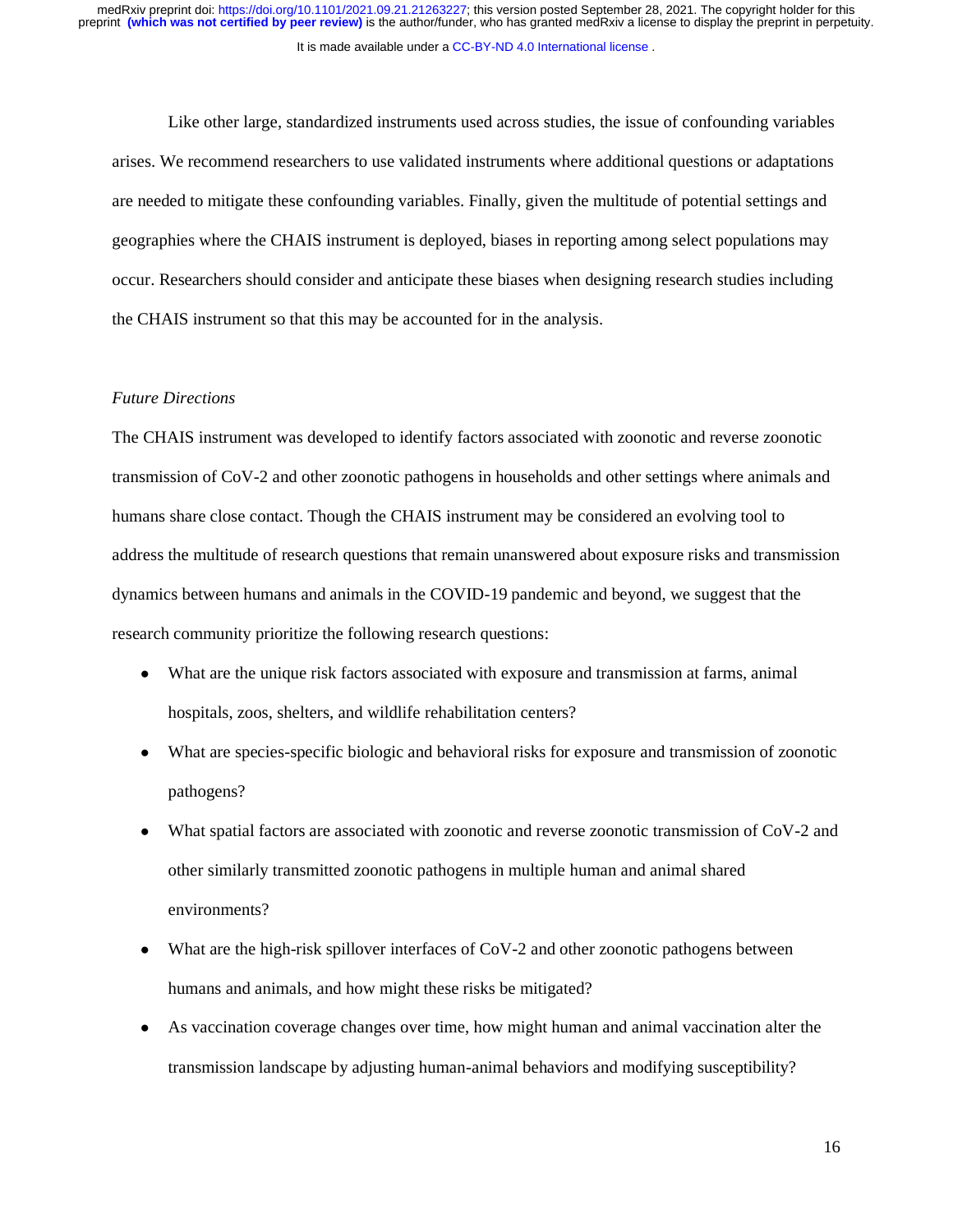It is made available under a [CC-BY-ND 4.0 International license](http://creativecommons.org/licenses/by-nd/4.0/) . medRxiv preprint doi: [https://doi.org/10.1101/2021.09.21.21263227;](https://doi.org/10.1101/2021.09.21.21263227) this version posted September 28, 2021. The copyright holder for this<br>preprint (which was not certified by peer review) is the author/funder, who has grant

- Given potential future CoV-2 variants may have enhanced anthropozoonotic potential, which has already been demonstrated by domestic mink to wild mink to human transmission events in the Netherlands (Oude Munnink et al., 2021), what are risk factors associated with future human-toanimal-to-human transmission events?
- What interventions may reduce risks of zoonotic and reverse zoonotic transmission of CoV-2 and other pathogens at interfaces where humans and animals share close contact?

Finally, while a growing number of CoV-2 animal surveillance studies have developed recently, CoV-2 testing in animals remains inconsistent among animal groups (domestic, farmed, and wild), and the importance of active animal surveillance to better understand animal roles as potential reservoirs or intermediary hosts of CoV-2 warrants further investigation (Koopmans, 2020).

## **Conclusion**

The CHAIS instrument is a standardized tool for evaluating risk factors associated with transmission of CoV-2 and other similarly transmitted pathogens in environments where humans and animals share contact. The CHAIS instrument can be immediately deployed to amplify findings associated with humananimal interactions during the COVID-19 pandemic, which may elucidate risk factors for zoonotic and reverse zoonotic transmission events. Given the gaps in behavioral, spatiotemporal, and biological factors underlying transmission from humans to pets and other animals, the CHAIS instrument has broad applicability, relevance, and importance. As uptake by the scientific community and information about transmission of this virus becomes more robust, we encourage researchers to provide feedback such that this questionnaire may be adapted based on available evidence. Finally, we hope that researchers will cite and provide data for meta-analysis across studies for a more precise understanding of factors associated with zoonotic and reverse zoonotic exposure and transmission of CoV-2 and other zoonotic pathogens.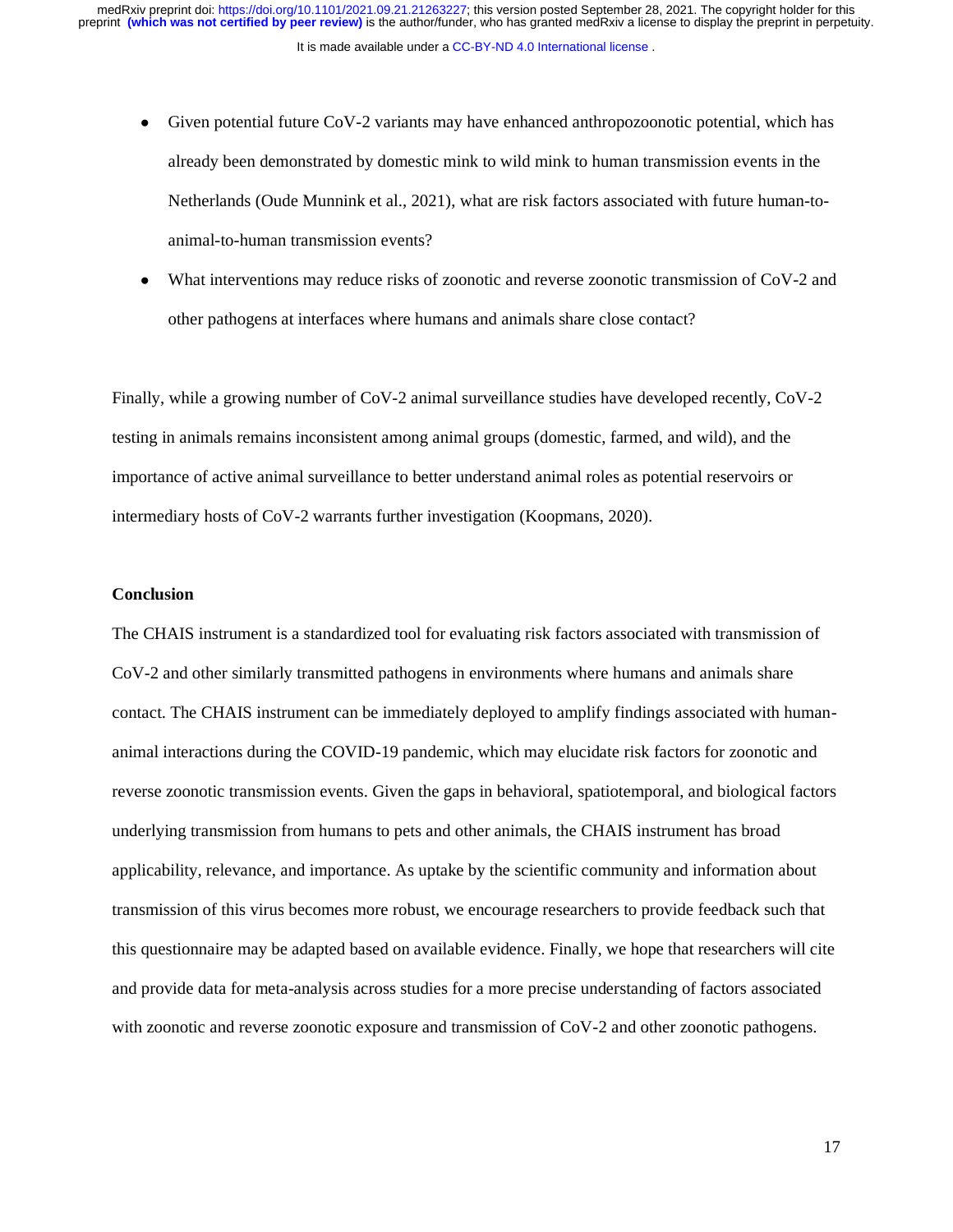It is made available under a [CC-BY-ND 4.0 International license](http://creativecommons.org/licenses/by-nd/4.0/) .

#### **Conflict of interest**

The authors declare that they have no conflicts of interest in relation to this paper.

#### **References**

- AVMA. (2021). AVMA Testing animals for SARS-CoV-2. Retrieved from [https://www.avma.org/resources-tools/animal-health-and-welfare/covid-19/testing-animals-sars](https://www.avma.org/resources-tools/animal-health-and-welfare/covid-19/testing-animals-sars-cov-2) $cov-2$
- Bondad-Reantaso M, M. B., Bin H, Jie H, Tang-Nelson K, Surachetpong W, Alday-Sanz V, Salman M, Brun E, et al. (2020). Viewpoint: SARS-CoV-2 (The Cause of COVID-19 in Humans) is Not Known to Infect Aquatic Food Animals nor Contaminate Their Products. *Asian Fishersies Science, 33*, 74-78.
- Boni, M. F., Lemey, P., Jiang, X., Lam, T. T.-Y., Perry, B. W., Castoe, T. A., . . . Robertson, D. L. (2020). Evolutionary origins of the SARS-CoV-2 sarbecovirus lineage responsible for the COVID-19 pandemic. *Nature Microbiology, 5*(11), 1408-1417. doi:10.1038/s41564-020-0771-4
- Damas, J., Hughes, G. M., Keough, K. C., Painter, C. A., Persky, N. S., Corbo, M., . . . Lewin, H. A. (2020). Broad host range of SARS-CoV-2 predicted by comparative and structural analysis of ACE2 in vertebrates. *Proceedings of the National Academy of Sciences, 117*(36), 22311-22322. doi:10.1073/pnas.2010146117
- Davis, M. F., Iverson, S. A., Baron, P., Vasse, A., Silbergeld, E. K., Lautenbach, E., & Morris, D. O. (2012). Household transmission of meticillin-resistant Staphylococcus aureus and other staphylococci. *Lancet Infect Dis, 12*(9), 703-716. doi:10.1016/s1473-3099(12)70156-1
- Davis MF, R. S., Schurer JM, Cole S, Conti L, Rabinowitz P. (2017). Checklist for One Health Epidemiological Reporting of Evidence (COHERE). *One Health, 4*, 14-21. doi[:https://doi.org/10.1016/j.onehlt.2017.07.001](https://doi.org/10.1016/j.onehlt.2017.07.001)
- Defres, S., Marwick, C., & Nathwani, D. (2009). MRSA as a cause of lung infection including airway infection, community-acquired pneumonia and hospital-acquired pneumonia. *European Respiratory Journal, 34*(6), 1470-1476. doi:10.1183/09031936.00122309
- Gomaa MR, E. R. A., Abu Zeid D, Elabd MA, Kandeil A, Abo Shama NM, Kamel MN, Marouf MA, Barakat A, Refaey A, Naguib A, McKenzie PP, Webby RJ, Ali MA, Kayali G. (2020). Incidence and Seroprevalence of Avian Influenza in a Cohort of Backyard Poultry Growers, Egypt, August 2015–March 2019. *Emerging infectious diseases, 26*(9).
- Hag-Ali, M., AlShamsi, A. S., Boeijen, L., Mahmmod, Y., Manzoor, R., Rutten, H., . . . AlShamsi, A. A. (2021). The detection dogs test is more sensitive than real-time PCR in screening for SARS-CoV-2. *Communications Biology, 4*(1), 686. doi:10.1038/s42003-021-02232-9
- Halfmann, P. J., Hatta, M., Chiba, S., Maemura, T., Fan, S., Takeda, M., . . . Kawaoka, Y. (2020). Transmission of SARS-CoV-2 in Domestic Cats. *New England Journal of Medicine, 383*(6), 592- 594. doi:10.1056/NEJMc2013400
- Hedman, H. D., Krawczyk, E., Helmy, Y. A., Zhang, L., & Varga, C. (2021). Host Diversity and Potential Transmission Pathways of SARS-CoV-2 at the Human-Animal Interface. *Pathogens, 10*(2), 180.
- Johns Hopkins University. (2020). COVID-19 Dashboard by the Center for Systems Science and Engineering (CSSE) at Johns Hopkins University (JHU). Retrieved from <https://coronavirus.jhu.edu/map.html>
- Joosten P, V. C. A., Sarrazin S, Paepe D, DeSutter A. (2020). Dogs and Their Owners Have Frequent and Intensive Contact. *Int J Environ Res Public Health, 17*(12). doi:10.3390/ijerph17124300
- Koopmans, M. (2020). SARS-CoV-2 and the human-animal interface: outbreaks on mink farms. *The Lancet Infectious Diseases*. doi:10.1016/S1473-3099(20)30912-9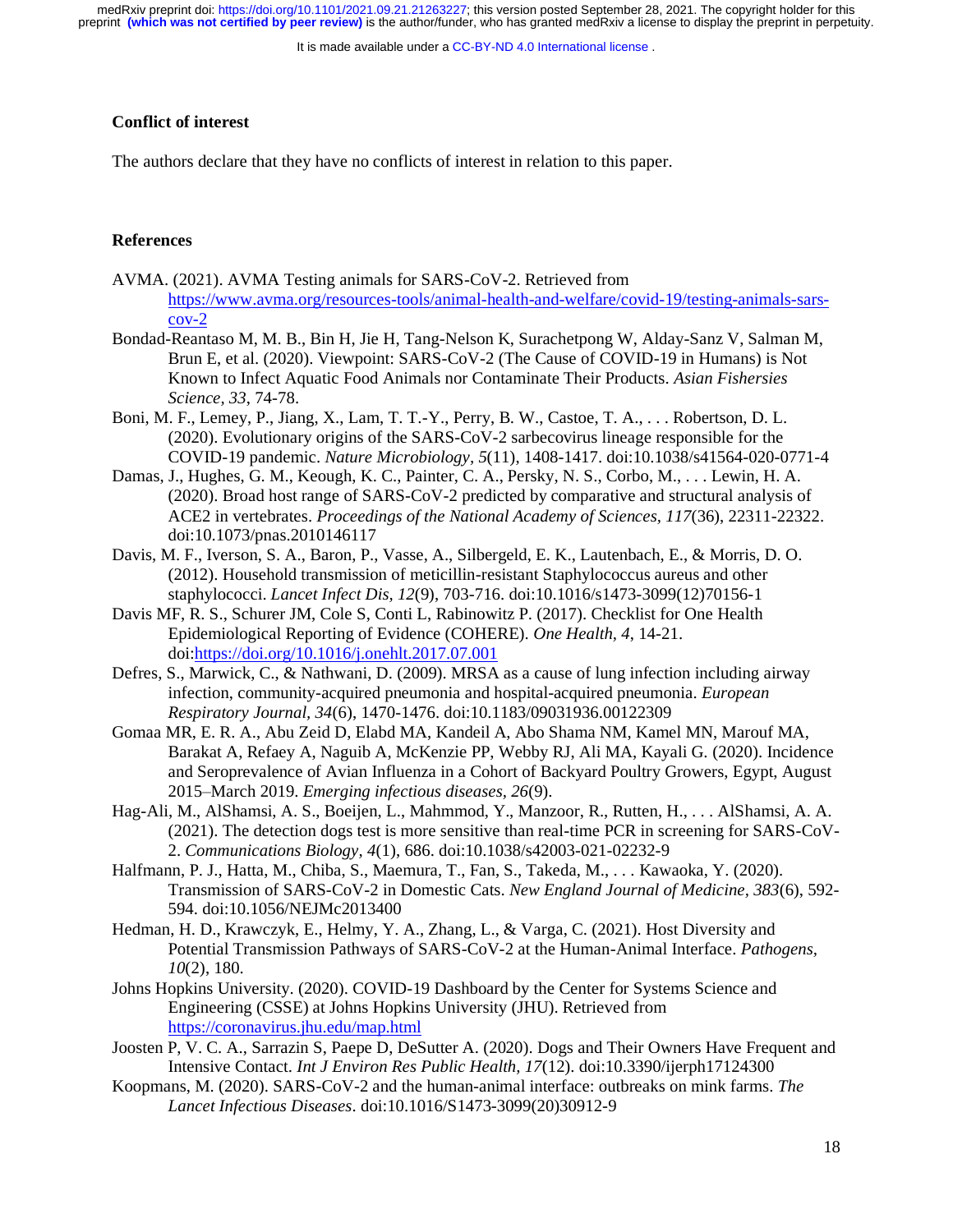- Liu, Z., Xiao, X., Wei, X., Li, J., Yang, J., Tan, H., . . . Liu, L. (2020). Composition and divergence of coronavirus spike proteins and host ACE2 receptors predict potential intermediate hosts of SARS-CoV-2. *Journal of Medical Virology, 92*(6), 595-601. doi[:https://doi.org/10.1002/jmv.25726](https://doi.org/10.1002/jmv.25726)
- Loeffler A, P. D., Lindsay JA, Soares Magalhaes RJ, Lloyd DH. (2011). Prevalence of and risk factors for MRSA carriage in companion animals: a survey of dogs, cats and horses. *Epidemiology and Infection, 139*(7), 1019-1028. doi:10.1017/S095026881000227X
- Luan, J., Jin, X., Lu, Y., & Zhang, L. (2020). SARS-CoV-2 spike protein favors ACE2 from Bovidae and Cricetidae. *Journal of Medical Virology, 92*(9), 1649-1656. doi[:https://doi.org/10.1002/jmv.25817](https://doi.org/10.1002/jmv.25817)
- Manian, F. A. (2003). Asymptomatic Nasal Carriage of Mupirocin-Resistant, Methicillin-Resistant Staphylococcus aureus (MRSA) in a Pet Dog Associated with MRSA Infection in Household Contacts. *Clinical Infectious Diseases, 36*(2), e26-e28. doi:10.1086/344772
- Mathur, G., & Mathur, S. (2020). Antibody Testing for COVID-19: Can It Be Used as a Screening Tool in Areas With Low Prevalence? *American Journal of Clinical Pathology, 154*(1), 1-3. doi:10.1093/ajcp/aqaa082
- McNamara T, R. J., Glickman L. (2020). A Critical Needs Assessment for Research in Companion Animals and Livestock Following the Pandemic of COVID-19 in Humans. *Vector-Borne and Zoonotic Diseases, 20*(6), 393-405. doi:10.1089/vbz.2020.2650
- Morris DO, L. A., Zaoutis T, Leckerman K, Edelstein PH, Rankin SC. (2012). Potential for pet animals to harbour methicillin-resistant Staphylococcus aureus when residing with human MRSA patients. *Zoonoses and public health, 59*(4), 286-293. doi:10.1111/j.1863-2378.2011.01448.x
- Mostafa A, A. E., Mettenleiter TC, Pleschka S. (2018). Zoonotic Potential of Influenza A Viruses: A Comprehensive Overview. *Viruses, 10*(9). doi:10.3390/v10090497
- Myers, L. J., Hanrahan, L. A., Swango, L. J., & Nusbaum, K. E. (1988). Anosmia associated with canine distemper. *Am J Vet Res, 49*(8), 1295-1297.
- Myers, L. J., Nusbaum, K. E., Swango, L. J., Hanrahan, L. N., & Sartin, E. (1988). Dysfunction of sense of smell caused by canine parainfluenza virus infection in dogs. *Am J Vet Res, 49*(2), 188-190.
- National Detector Dog Training Center. (2021). Retrieved from <https://www.aphis.usda.gov/aphis/ourfocus/planthealth/ppq-program-overview/nddtc>
- OIE. (2020). COVID-19 Portal: Events in Animals. Retrieved from [https://www.oie.int/en/scientific](https://www.oie.int/en/scientific-expertise/specific-information-and-recommendations/questions-and-answers-on-2019novel-coronavirus/events-in-animals/)[expertise/specific-information-and-recommendations/questions-and-answers-on-2019novel](https://www.oie.int/en/scientific-expertise/specific-information-and-recommendations/questions-and-answers-on-2019novel-coronavirus/events-in-animals/)[coronavirus/events-in-animals/](https://www.oie.int/en/scientific-expertise/specific-information-and-recommendations/questions-and-answers-on-2019novel-coronavirus/events-in-animals/)
- Oreshkova, N., Molenaar, R.-J., Vreman, S., Harders, F., Munnink, B. B. O., Hakze, R., . . . Stegeman, A. (2020). SARS-CoV2 infection in farmed mink, Netherlands, April 2020. *bioRxiv*, 2020.2005.2018.101493. doi:10.1101/2020.05.18.101493
- Otto, C. M., Sell, T. K., Veenema, T., Hosangadi, D., Vahey, R. A., Connell, N. D., & Privor-Dumm, L. (2021). The promise of disease detection dogs in pandemic response: lessons learned from COVID-19. *Disaster Medicine and Public Health Preparedness*, 1-19. doi:10.1017/dmp.2021.183
- Oude Munnink, B. B., Sikkema, R. S., Nieuwenhuijse, D. F., Molenaar, R. J., Munger, E., Molenkamp, R., . . . Koopmans, M. P. G. (2021). Transmission of SARS-CoV-2 on mink farms between humans and mink and back to humans. *Science, 371*(6525), 172-177. doi:10.1126/science.abe5901
- Özçürümez, M. K., Ambrosch, A., Frey, O., Haselmann, V., Holdenrieder, S., Kiehntopf, M., . . . Renz, H. (2020). SARS-CoV-2 antibody testing-questions to be asked. *J Allergy Clin Immunol, 146*(1), 35-43. doi:10.1016/j.jaci.2020.05.020
- Pinter-Wollman N, J. A., Wells NM. (2018). The impact of the built environment on health behaviours and disease transmission in social systems. *Philos Trans R Soc Lond B Biol Sci, 373*(1753). doi:10.1098/rstb.2017.0245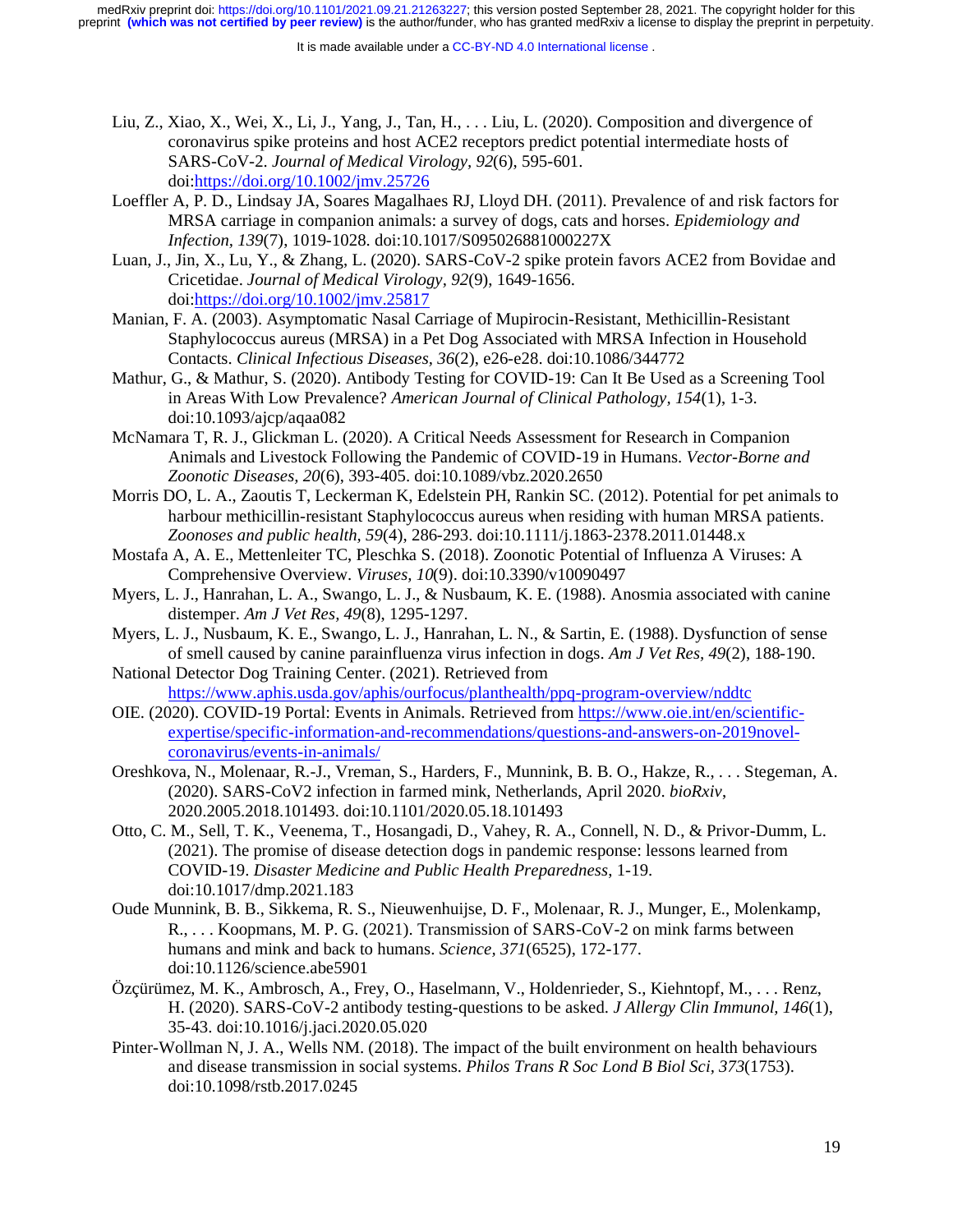- Plowright, R. K., Parrish, C. R., McCallum, H., Hudson, P. J., Ko, A. I., Graham, A. L., & Lloyd-Smith, J. O. (2017). Pathways to zoonotic spillover. *Nature Reviews Microbiology, 15*(8), 502-510. doi:10.1038/nrmicro.2017.45
- ProMED. (2020). CORONAVIRUS DISEASE 2019 UPDATE (536): ANIMAL, USA (UTAH) WILD MINK, FIRST CASE. Retrieved from<https://promedmail.org/promed-post/?id=8015608>
- Rattray J, J. M. (2007). Essential elements of questionnaire design and development. *Journal of Clinical Nursing, 16*(2), 234-243. doi[:https://doi.org/10.1111/j.1365-2702.2006.01573.x](https://doi.org/10.1111/j.1365-2702.2006.01573.x)
- RSPCA. (2020). RSPCA Knowledgebase. (2020, May 5). . Retrieved from [https://kb.rspca.org.au/knowledge-base/what-information-do-we-have-about-the-novel](https://kb.rspca.org.au/knowledge-base/what-information-do-we-have-about-the-novel-coronavirus-sars-cov-2-and-domestic-animals/#summary)[coronavirus-sars-cov-2-and-domestic-animals/#summary](https://kb.rspca.org.au/knowledge-base/what-information-do-we-have-about-the-novel-coronavirus-sars-cov-2-and-domestic-animals/#summary)
- Rubinstein, E., Kollef, M. H., & Nathwani, D. (2008). Pneumonia Caused by Methicillin-Resistant Staphylococcus aureus. *Clinical Infectious Diseases, 46*(Supplement\_5), S378-S385. doi:10.1086/533594
- Schlottau, K., Rissmann, M., Graaf, A., Schön, J., Sehl, J., Wylezich, C., . . . Beer, M. (2020). SARS-CoV-2 in fruit bats, ferrets, pigs, and chickens: an experimental transmission study. *The Lancet Microbe, 1*(5), e218-e225. doi[:https://doi.org/10.1016/S2666-5247\(20\)30089-6](https://doi.org/10.1016/S2666-5247(20)30089-6)
- Shi, J., Wen, Z., Zhong, G., Yang, H., Wang, C., Huang, B., . . . Bu, Z. (2020). Susceptibility of ferrets, cats, dogs, and other domesticated animals to SARS–coronavirus 2. *Science, 368*(6494), 1016- 1020. doi:10.1126/science.abb7015
- Shrikrishna D, d. l. R. D. R., Smith NH. (2009). Human and canine pulmonary Mycobacterium bovis infection in the same household: re-emergence of an old zoonotic threat? *Thorax, 64*(1), 89. doi:10.1136/thx.2008.106302
- Singla, R., Mishra, A., Joshi, R., Jha, S., Sharma, A. R., Upadhyay, S., . . . Medhi, B. (2020). Human animal interface of SARS-CoV-2 (COVID-19) transmission: a critical appraisal of scientific evidence. *Vet Res Commun, 44*(3-4), 119-130. doi:10.1007/s11259-020-09781-0
- Stull JW, P. A., Sargeant JM, Weese JS. (2013). Pet husbandry and infection control practices related to zoonotic disease risks in Ontario, Canada. *BMC Public Health, 13*(1), 520. doi:10.1186/1471- 2458-13-520
- Theel, E. S., Slev, P., Wheeler, S., Couturier, M. R., Wong, S. J., & Kadkhoda, K. (2020). The Role of Antibody Testing for SARS-CoV-2: Is There One? *Journal of Clinical Microbiology, 58*(8), e00797-00720. doi:10.1128/jcm.00797-20
- Trujillo J, S. B., Lohr C, Nara P. (2012). Reverse zoonosis of influenza A virus in companion animals; What it means to veterinary and human medicine. *International Journal of Infectious Diseases, 16*, e274. doi:10.1016/j.ijid.2012.05.931
- USCBP. (2021). US Customs and Border Protection: Protecting agriculture, the agriculture canine. Retrieved fro[m https://www.cbp.gov/border-security/protecting-agriculture/agriculture-canine](https://www.cbp.gov/border-security/protecting-agriculture/agriculture-canine)
- USDA. (2021). USDA Animal Coronavirus FAQ. Retrieved from [https://www.aphis.usda.gov/animal\\_health/one\\_health/downloads/faq-public-on-companion](https://www.aphis.usda.gov/animal_health/one_health/downloads/faq-public-on-companion-animal-testing.pdf)[animal-testing.pdf](https://www.aphis.usda.gov/animal_health/one_health/downloads/faq-public-on-companion-animal-testing.pdf)
- USDA APHIS. (2020). Confirmed cases of SARS-CoV-2 in Animals in the United States. Retrieved from [https://www.aphis.usda.gov/aphis/ourfocus/animalhealth/sa\\_one\\_health/sars-cov-2-animals-us](https://www.aphis.usda.gov/aphis/ourfocus/animalhealth/sa_one_health/sars-cov-2-animals-us)
- Zhou, P., Yang, X.-L., Wang, X.-G., Hu, B., Zhang, L., Zhang, W., . . . Shi, Z.-L. (2020). A pneumonia outbreak associated with a new coronavirus of probable bat origin. *Nature, 579*(7798), 270-273. doi:10.1038/s41586-020-2012-7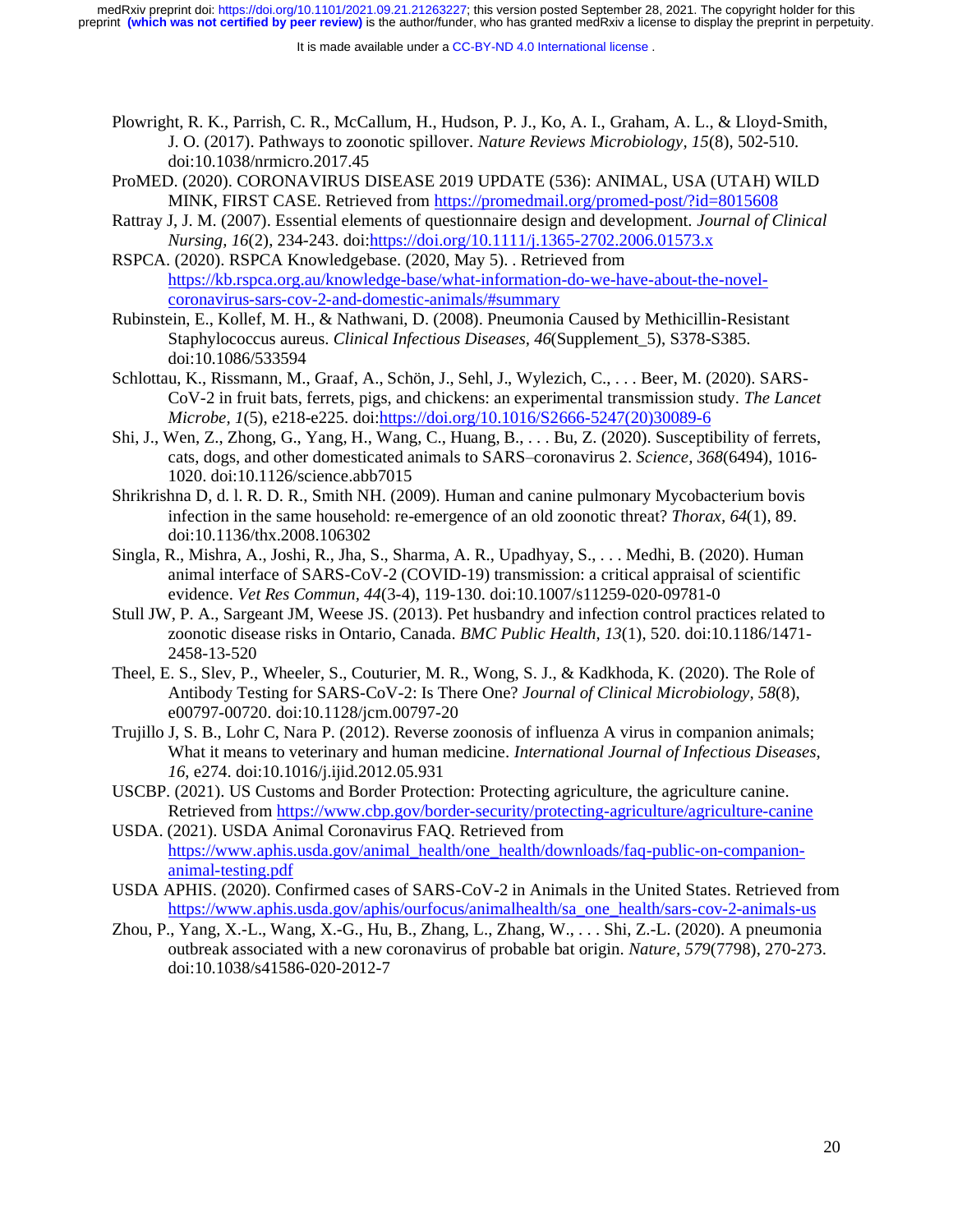It is made available under a [CC-BY-ND 4.0 International license](http://creativecommons.org/licenses/by-nd/4.0/) .

# **Tables**

#### **Table 1. Human-animal interactions closeness index**

| Respondent or other household members are the primary care provider for the pet<br>(feeding, giving medication to, cleaning bedding, taking for exercise) |                           |                   |                     |                | <b>Maximum</b><br>index item |
|-----------------------------------------------------------------------------------------------------------------------------------------------------------|---------------------------|-------------------|---------------------|----------------|------------------------------|
|                                                                                                                                                           | $No=0$                    |                   |                     |                | value<br>1                   |
| $Yes=1$                                                                                                                                                   |                           |                   |                     |                |                              |
| Respondent or other household members hold pet in arms, lay, or cuddle with<br>$Yes=1$                                                                    | $No = 0$                  |                   |                     |                | 1                            |
|                                                                                                                                                           |                           |                   |                     |                |                              |
| Respondent or other household members allow pet to touch their face with pets mouth, lips, nose,<br>face or beak:                                         |                           |                   |                     |                |                              |
| $Yes=1$                                                                                                                                                   | $No=0$                    |                   |                     |                | 1                            |
| Respondent or other household members allow pet to lick their face:                                                                                       |                           |                   |                     |                |                              |
| $Yes=1$                                                                                                                                                   | $No=0$                    |                   |                     |                | $\mathbf{1}$                 |
| Washing hands before touching pet                                                                                                                         |                           |                   |                     |                |                              |
| $Yes=0$                                                                                                                                                   | $No=1$                    |                   |                     |                | 1                            |
| Wash your hands after touching your pet                                                                                                                   |                           |                   |                     |                |                              |
| $Yes=0$                                                                                                                                                   | $No=1$                    |                   |                     |                | $\mathbf{1}$                 |
| Pet sleeps with the respondent or other household members                                                                                                 |                           |                   |                     |                |                              |
| Always $=$ 3                                                                                                                                              | Most of the<br>$time = 2$ | Sometimes<br>$=1$ | $Never=0$           |                | $\overline{\mathbf{3}}$      |
| Perceived average intensity of contact with humans:                                                                                                       |                           |                   |                     |                |                              |
| Heavy-handed petting with                                                                                                                                 | Somewhat                  | Light, gentle     | No Contact          |                | $\overline{\mathbf{3}}$      |
| hands (i.e. vigorous or                                                                                                                                   | assertive                 | petting with      | $= 0$               |                |                              |
| strong                                                                                                                                                    | petting with              | hand only=1       |                     |                |                              |
| petting/scratching/rubbing of                                                                                                                             | hands,                    |                   |                     |                |                              |
| pet), allowing pet on lap,                                                                                                                                | allowing pet on           |                   |                     |                |                              |
| hugging, bringing close to                                                                                                                                | lap, holding              |                   |                     |                |                              |
| face $=3$                                                                                                                                                 | pet in                    |                   |                     |                |                              |
|                                                                                                                                                           | $hand(s)=2$               |                   |                     |                |                              |
| Respondent or other household members kiss pets on the mouth, lips, nose, beak:                                                                           |                           |                   |                     |                |                              |
| Multiple times a day, once                                                                                                                                | Once per week             | A few times       | Once in             | $Never=0$      | $\overline{\mathbf{4}}$      |
| per day, A few times a week                                                                                                                               | $=$ 3                     | in last 30        | last 30             |                |                              |
| $=4$                                                                                                                                                      |                           | $days = 2$        | $days = 1$          |                |                              |
| Respondent or other household members allow pets to lick hands:                                                                                           |                           |                   |                     |                |                              |
| Multiple times a day, once                                                                                                                                | Once per week             | A few times       | once in last        | $Never=0$      | $\blacktriangleleft$         |
| per day, a few times a                                                                                                                                    | $=$ 3                     | in last 30        | $30 \text{ days} =$ |                |                              |
| week=4                                                                                                                                                    |                           | $days = 2$        | 1                   |                |                              |
| Perceived time spent directly touching or having direct contact with pets:                                                                                |                           |                   |                     |                |                              |
| Greater than 8 hours/day=4                                                                                                                                | $6 - 8$                   | $2 - 5$           | Less than 1         | N <sub>o</sub> | $\overline{\mathbf{4}}$      |
|                                                                                                                                                           | hours/day= $3$            | hours/day= $2$    | $hour/day=1$        | $Context=0$    |                              |
| <b>Total maximum index</b>                                                                                                                                |                           |                   |                     |                | 24                           |
| value                                                                                                                                                     |                           |                   |                     |                |                              |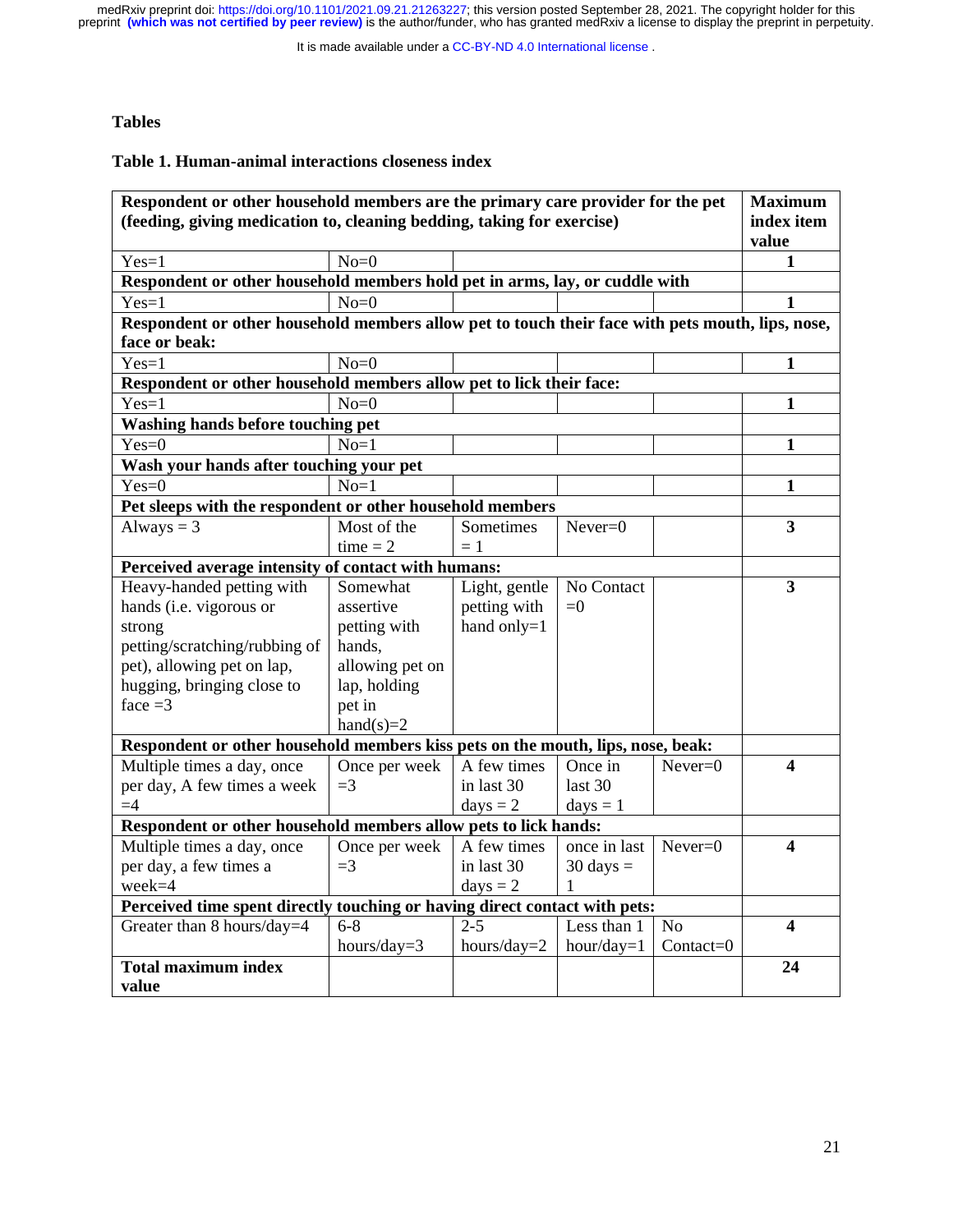It is made available under a [CC-BY-ND 4.0 International license](http://creativecommons.org/licenses/by-nd/4.0/) .

## **Table 2. Citation guidance for individual sections for both extended and abridged versions of the**

**CHAIS instrument.** *The numbers associated with each section represent the question count for that* 

| version of CHAIS. |  |
|-------------------|--|
|-------------------|--|

| <b>Sections</b>                      | <b>Extended CHAIS (E-CHAIS)</b> | <b>Abridged CHAIS (A-CHAIS)</b> |
|--------------------------------------|---------------------------------|---------------------------------|
| Household Demographic                | <b>DEM-12</b>                   | <b>DEM-11</b>                   |
| Pet Demographic and Behaviors        | PetDEM-13                       | PetDEM-6                        |
| <b>Occupation Section</b>            | $Occ-6$                         | $Occ-3$                         |
| <b>Travel and Activities Section</b> | Travel-10                       | Travel-3                        |
| Human-Animal Interaction             | $HAI-11$                        | HAI-9                           |
| Human Illness History/COVID-         | HMNill-19                       | HMNill-12                       |
| 19 Section                           |                                 |                                 |
| <b>Animal Worker Section</b>         | $AW-7$                          | $AW-4$                          |
| Pet Health History                   | PetHlth-27                      | PetHlth-13                      |
| <b>Total number of questions</b>     | 105                             | 61                              |

## **Table 3. Citation guidance for modularization and other adaptations for both E-CHAIS and A-**

# **CHAIS**

| <b>Example of how indented survey usage</b>       | <b>Example citation</b>                 |
|---------------------------------------------------|-----------------------------------------|
| Use of extended CHAIS in its entirety             | (E-CHAIS)                               |
| Use of abridged CHAIS in its entirety             | $(A-CHAIS)$                             |
| Combination of independent modules used in        | (CHAIS: DEM-12, Occ-2, HAI-9, and AW-4) |
| their entirety                                    |                                         |
| Use of independent modules in their entirety with | $(CHAIS: DEM-12 + Miscellany)$          |
| isolated questions from other modules within the  |                                         |
| survey                                            |                                         |
| Incorporation of independent questions selected   | (Adapted E-CHAIS) or (Adapted A-CHAIS)  |
| throughout the instrument                         |                                         |

## **Table 4***.* **Suggested guidance for amending individual questions for differing study contexts.**

*Question numbering depicted below reflect those in E-CHAIS.*

## **Regionality Modification Guidance:**

CHAIS questions were developed with US regionality in mind and therefore should be amended to better reflect non-US regionality. For example, future studies may need to amend ethnicity response categories to reflect population composition. Studies outside of the US may consider switching to the metric system, including regionally specific invasive and pet animal species, modifying questions to reflect travel within/outside of country location, and providing regionally-relevant examples of pet vaccines and commonly used medicines. Example questions for modification:

**Household Demographic questions**: 2,3,6

**Pet Demographic question**: 23,24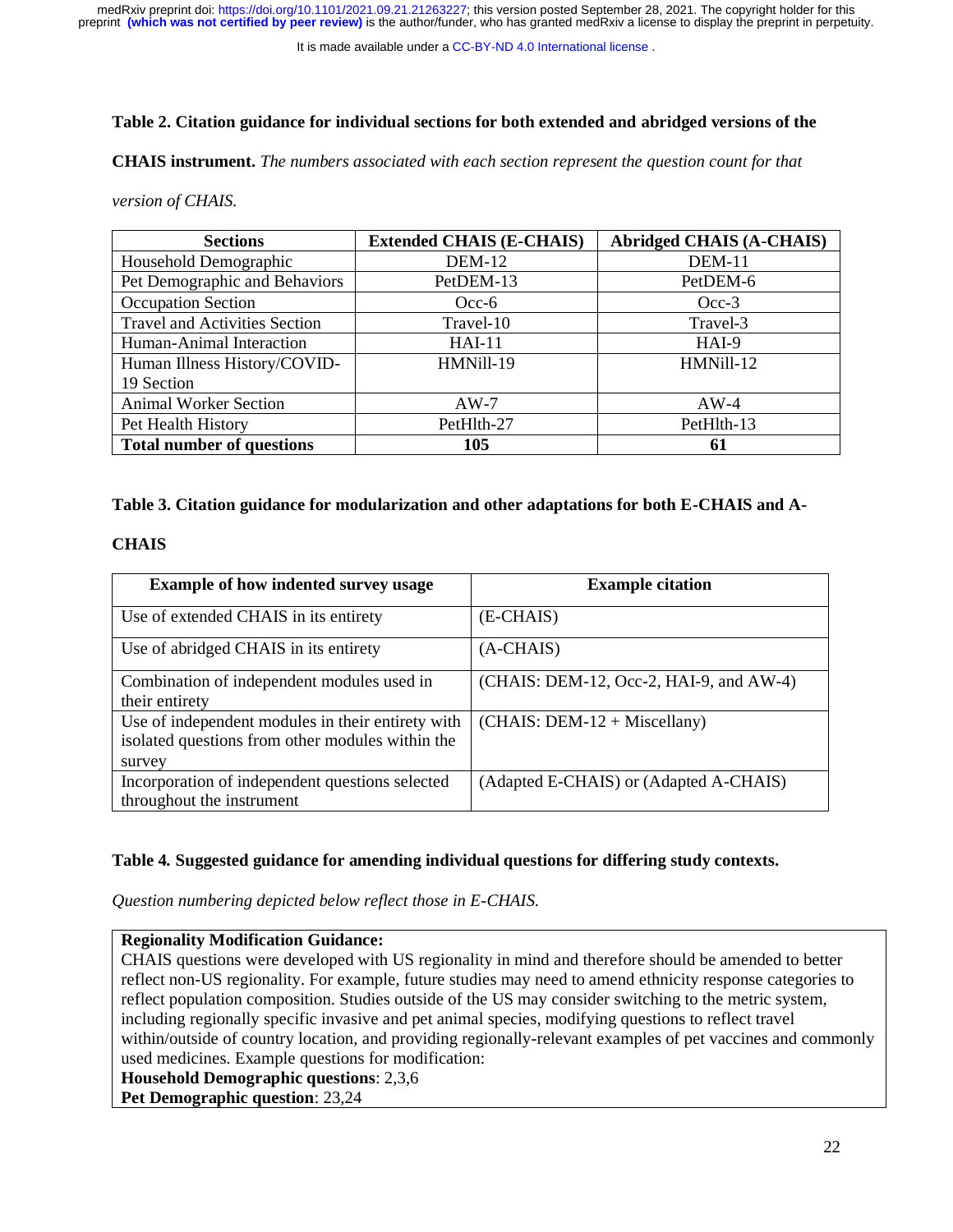It is made available under a [CC-BY-ND 4.0 International license](http://creativecommons.org/licenses/by-nd/4.0/) .

**Occupation Section question:** 27,29

**Travel Section questions**: 32,33,34,35

**Pet Health History questions:** 93, 94,95, 96,98 102

# **Study Regulatory Modification Guidance:**

The CHAIS instrument queries both participant and household member information. Some questions pertaining to household member information might be considered Protected Health Information (PHI) and removal or modification of these questions might be necessary depending on individual research regulatory boards. Example question for modification:

**Household Demographic question:** 12

# **Timeframe Modifications Guidance:**

Time-bound questions have been set to either January 1, 2020 to indicate the start of a post COVID-19 pandemic period in the US or March 1, 2020 to approximate when initial regulatory mandates (shutdown/lockdown events) took effect in most of the United States. These dates may need to be adjusted based on study region and timeframe of such events. Example questions for modification:

**Pet Demographic question**: 23,24

**Travel section question:** 31, 32, 33, 34, 35, 36ii, 37b ,38 ,39

**Human-Animal Interaction questions:** 41, 48, 48 b, 54, 54 b, 55

**Human illness History/COVID-19 questions:** 61, 62,67,68

**Animal Worker Section:** 80,

**Pet Health History questions:** 83, 85,86,97,98,99,103

**Modification Guidance based on future new evidence**:

Many questions in this instrument can be adapted and expanded as more information emerges regarding the pathology, symptomology, and other aspects of CoV-2 and COVID-19.

**Human illness History/COVID-19 questions:** 60, 62, 63b, 66, 68, 69b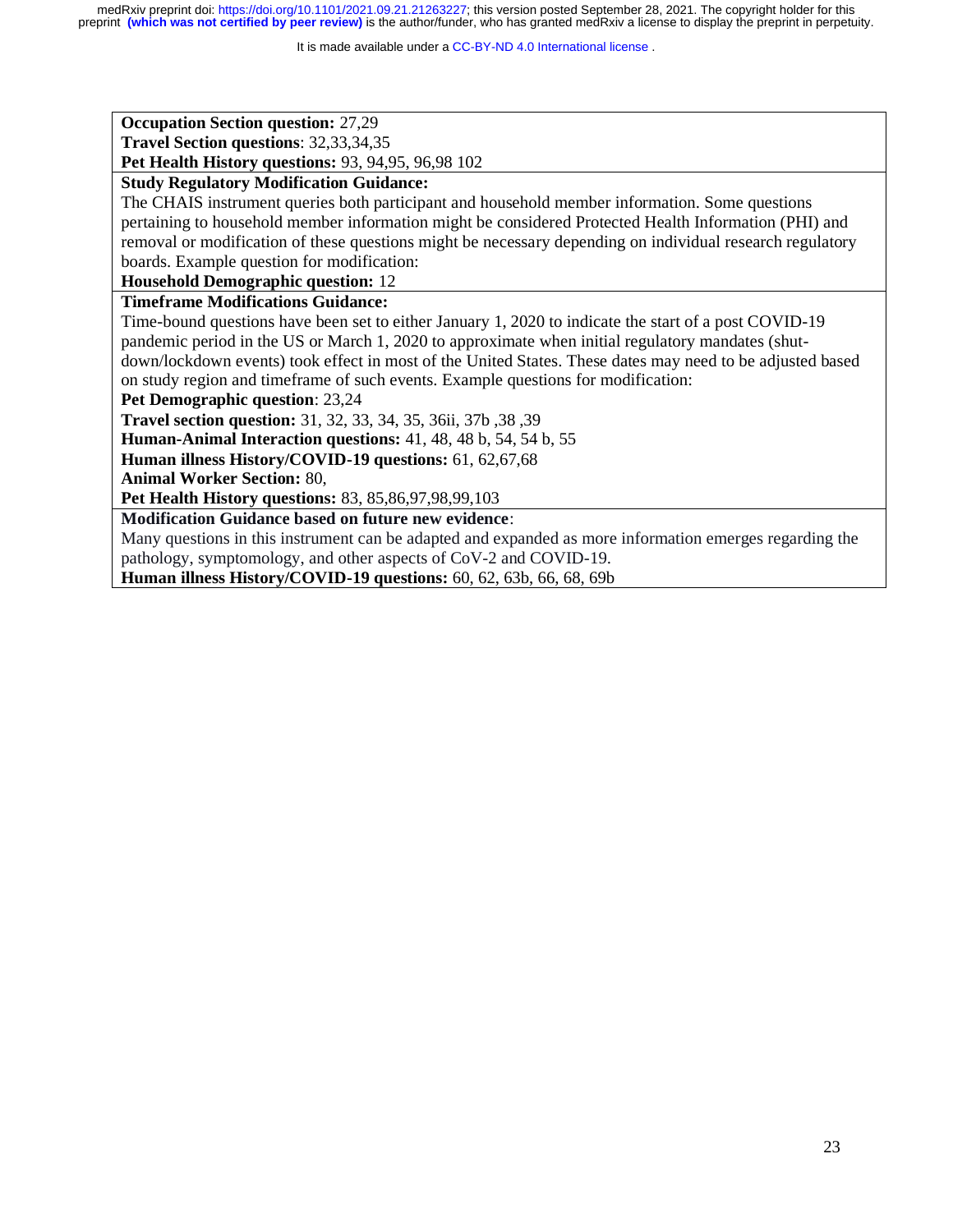It is made available under a [CC-BY-ND 4.0 International license](http://creativecommons.org/licenses/by-nd/4.0/) .





**Figure 1: Global evidence to-date of CoV-2 transmission and susceptibility among common** 

#### **household pets and other animals.**

*As of July 29, 2021, there have been 181.7 million human cases of COVID-19 globally (Johns Hopkins University, 2020). Multiple natural cases have been confirmed in animals since January 2020 in 31 countries worldwide. In addition, many CoV-2 outbreaks at mink farms have occurred in the Netherlands, Spain, Denmark, Italy, Sweden, Poland, Latvia, Greece, France, and Canada including secondary transmission from mink back to humans in Denmark (OIE, 2020; Oreshkova et al., 2020; USDA APHIS, 2020). In December 2020, the first free-ranging native wild animal, a wild mink, was confirmed with SARS-CoV-2 near a mink farm in the state of Utah, USA (ProMED, 2020). Laboratory evidence has confirmed that cats are infectious to other cats while there is no evidence of ongoing transmission in dogs*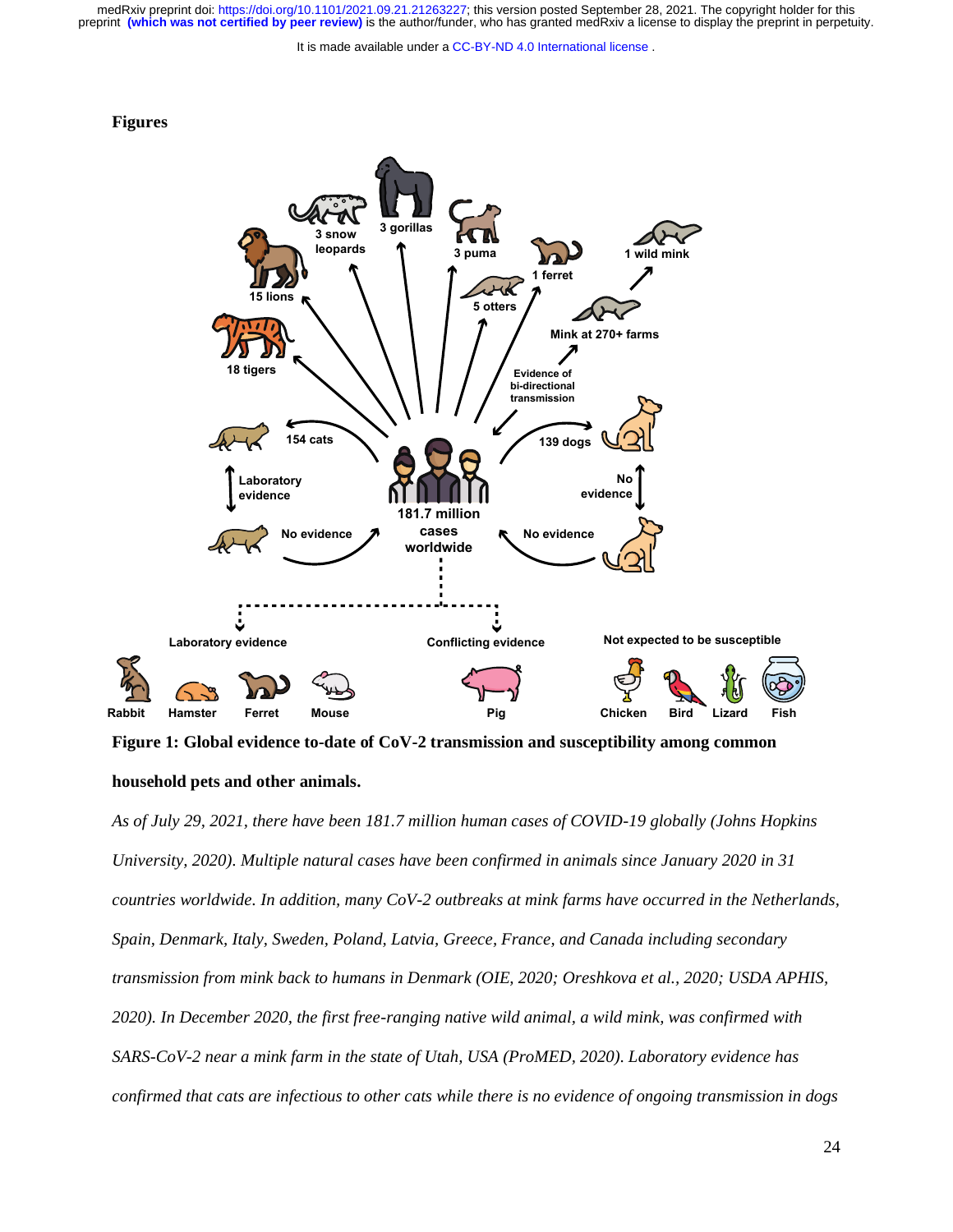It is made available under a [CC-BY-ND 4.0 International license](http://creativecommons.org/licenses/by-nd/4.0/) .

*(Halfmann et al., 2020). There is no evidence that household pets, including cats and dogs, act as ongoing reservoirs for transmission back to humans. While there have been no natural world cases of CoV-2 in rabbits, hamsters, or mice, laboratory studies have demonstrated these common household animals as susceptible to infection (Liu et al., 2020; Loeffler A, 2011). Multiple studies have concluded that pigs, chickens, other birds, reptiles, and fish are not expected to be susceptible to the virus (Bondad-Reantaso M, 2020; Damas et al., 2020; Luan, Jin, Lu, & Zhang, 2020; Schlottau et al., 2020; Shi et al., 2020). Figure includes modified icons originally made by Freepik from www.flaticon.com.*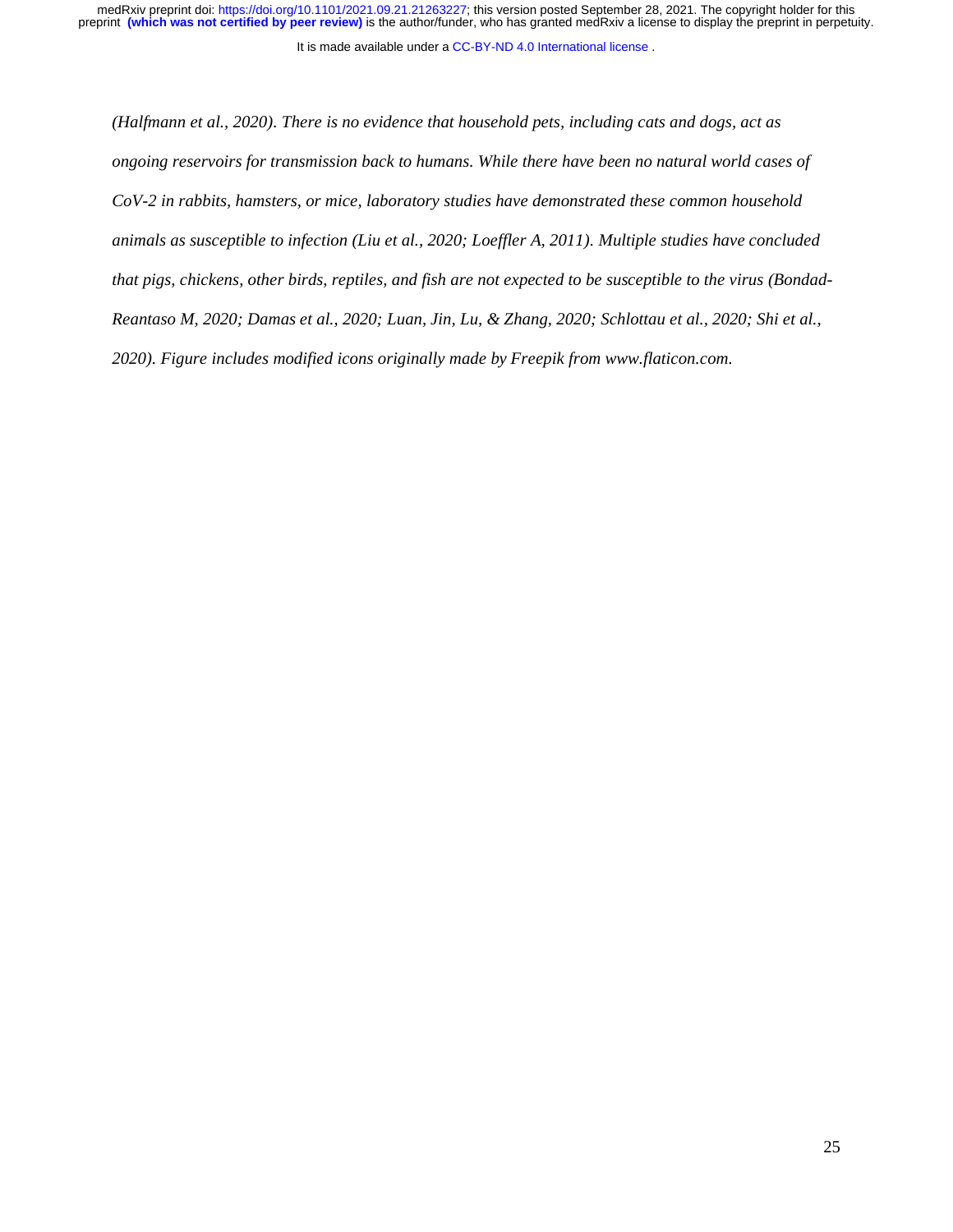It is made available under a [CC-BY-ND 4.0 International license](http://creativecommons.org/licenses/by-nd/4.0/) .



# **Intensity of infection in human hosts**

- Prevalence of human infection (number of human hosts in the household or other shared environment - Human host illness symptoms, symptom severity, symptom management, and hygeine practice



## **Spatial factors**

- Size and type of household or other shared environment
- Proportion of time animal spends indoors vs. outdoors



## **Animal exposure to pathogen**

- Human host direct interactions with animals, such as kissing, petting, cuddling, feeding, and sleeping habits
- Human host behavior when sick, isolation and distancing practices from animals
- Animal activities and routines, such as visits to kennels, dog parks, interactions with other animals



## **Animal susceptibility**

- Species of animal in household, such as cat, dog, ferret, potbelly pig, hamster , turtle
- Animal health history, such as immune status, chronic illnesses, and medications



# **Other unassessed domains**

- Rate of viral shedding by human hosts
- CoV-2 survival on fomites and surfaces, including duration of viability
- CoV-2 dose and route of exposure (respiratory versus fecal-oral route)
- Other animal host susceptibility factors, such as genetics, innate & adaptive immunity , molecular compatability

## **Figure 2: CHAIS domains evaluating CoV-2 transmission from humans to animals in household**

## **and other shared environments.**

*The CHAIS instrument focuses on measuring four broad domains which in part are likely to determine* 

*reverse zoonotic transmission risk in household settings and other shared environments. Additional* 

*domains which the CHAIS instrument does not measure are also described. Figure adapted from* 

*Plowright, et al. Pathways to Zoonotic Spillover, Nature, August 2017. Icons made by Freepik from* 

*www.flaticon.com.*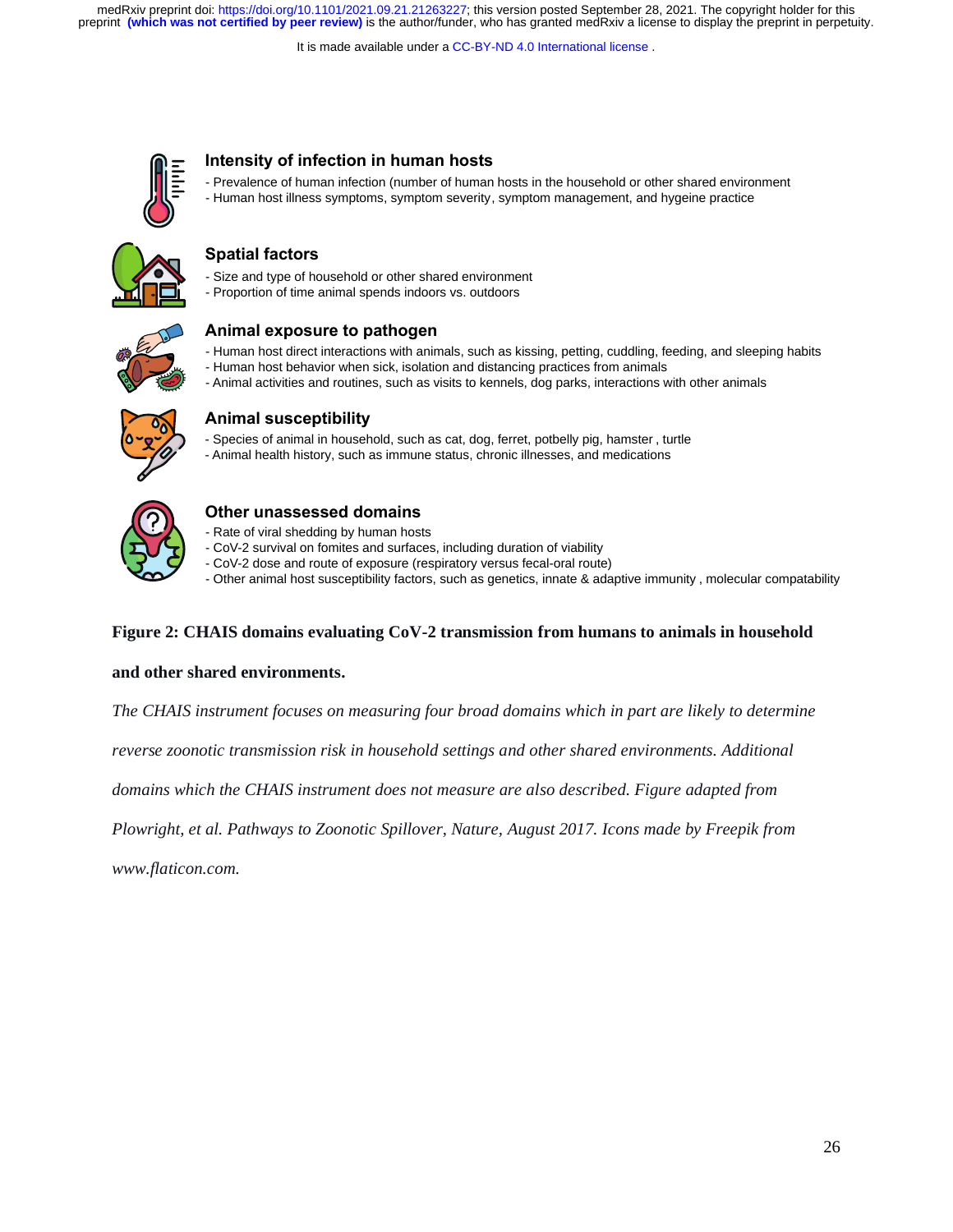It is made available under a [CC-BY-ND 4.0 International license](http://creativecommons.org/licenses/by-nd/4.0/) .



# **Figure 3: Common interfaces for human-animal interactions associated with reverse zoonotic transmission of respiratory pathogens**

*The CHAIS instrument focuses on interfaces where animals and humans share close contact, including households, farms, and veterinary settings. Reverse zoonotic transmission events of CoV-2 and other*